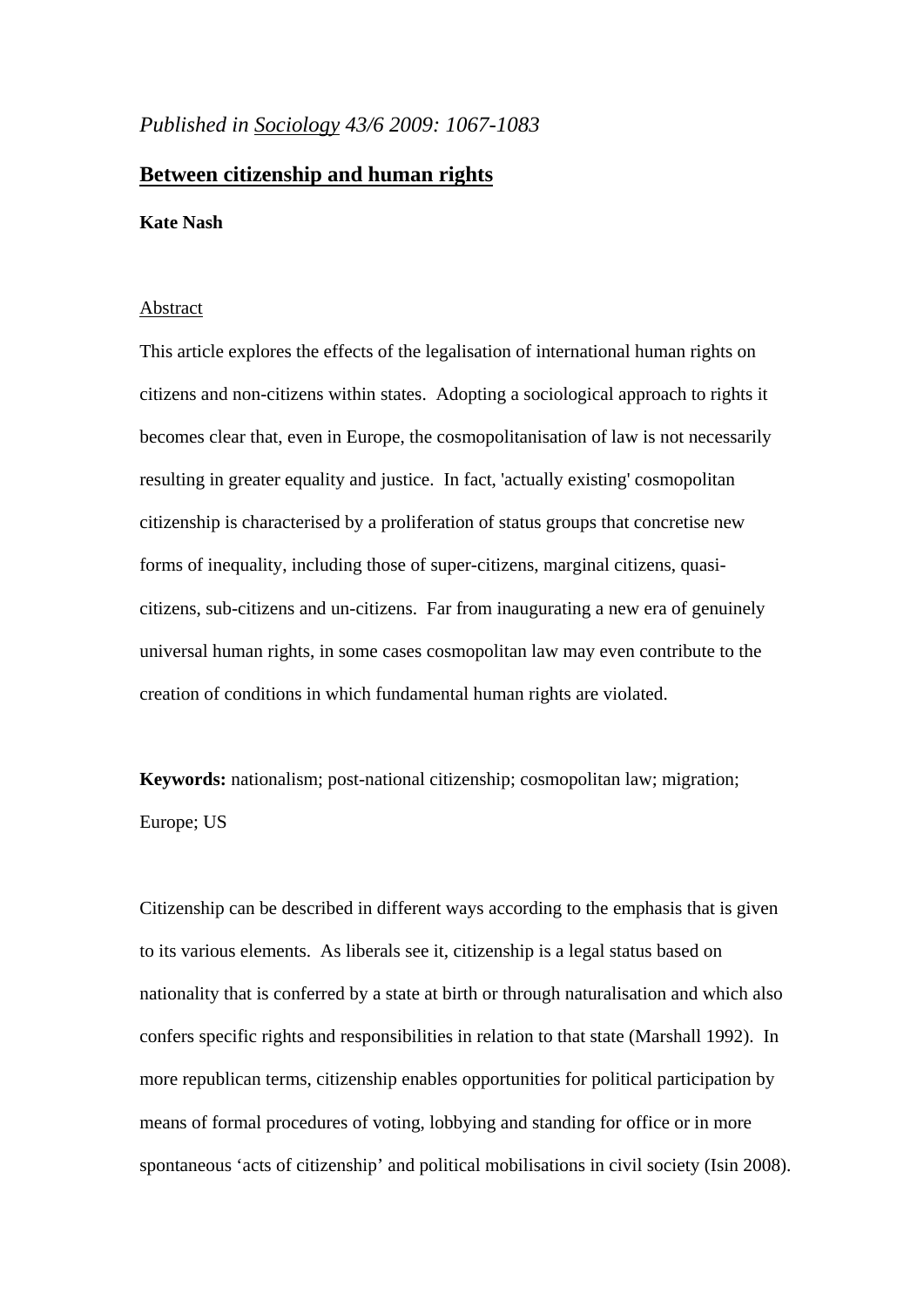In any case citizenship also involves identity. Citizens belong to a bounded and exclusive political community with a shared history and prospective future. For the last two hundred years, the basis of the common bond between citizens has been assumed to be the nation: citizenship is experienced through belonging to a national community with shared memories, values and purposes. The individual not only gains entitlements as a citizen; she or he (usually in different ways) is also prepared to make sacrifices to the community to which s/he feels her/himself to belong (Calhoun 2007).

The close relationship between citizenship and nation has recently come under a good deal of scrutiny (eg Habermas 2001; Calhoun 2007; Kostakoupoulou 2008). Processes and discourses of globalization mean that questions of political participation which are framed in terms of the interests and values of citizens within separate and distinct nation-states are inappropriate where issues and events are not contained within national territories (Held 1995; Fraser 2005). At the same time large-scale migration and settlement in states which were previously assumed to be made up of citizens with a relatively homogeneous racial and cultural background has also called the exclusionary basis of national political community into question. Especially where minorities are resident over a long period, privileging a particular category of persons as citizens within a political community because of their skin colour and ethnicity is unjust. Do these processes of globalisation, migration and settlement mean that citizenship status, rights and identity are now becoming irrelevant? Or is citizenship itself being altered to meet the new times?

One of the most important aspects of globalisation is the development of human rights. Human rights and citizenship have long been closely entwined; indeed historically they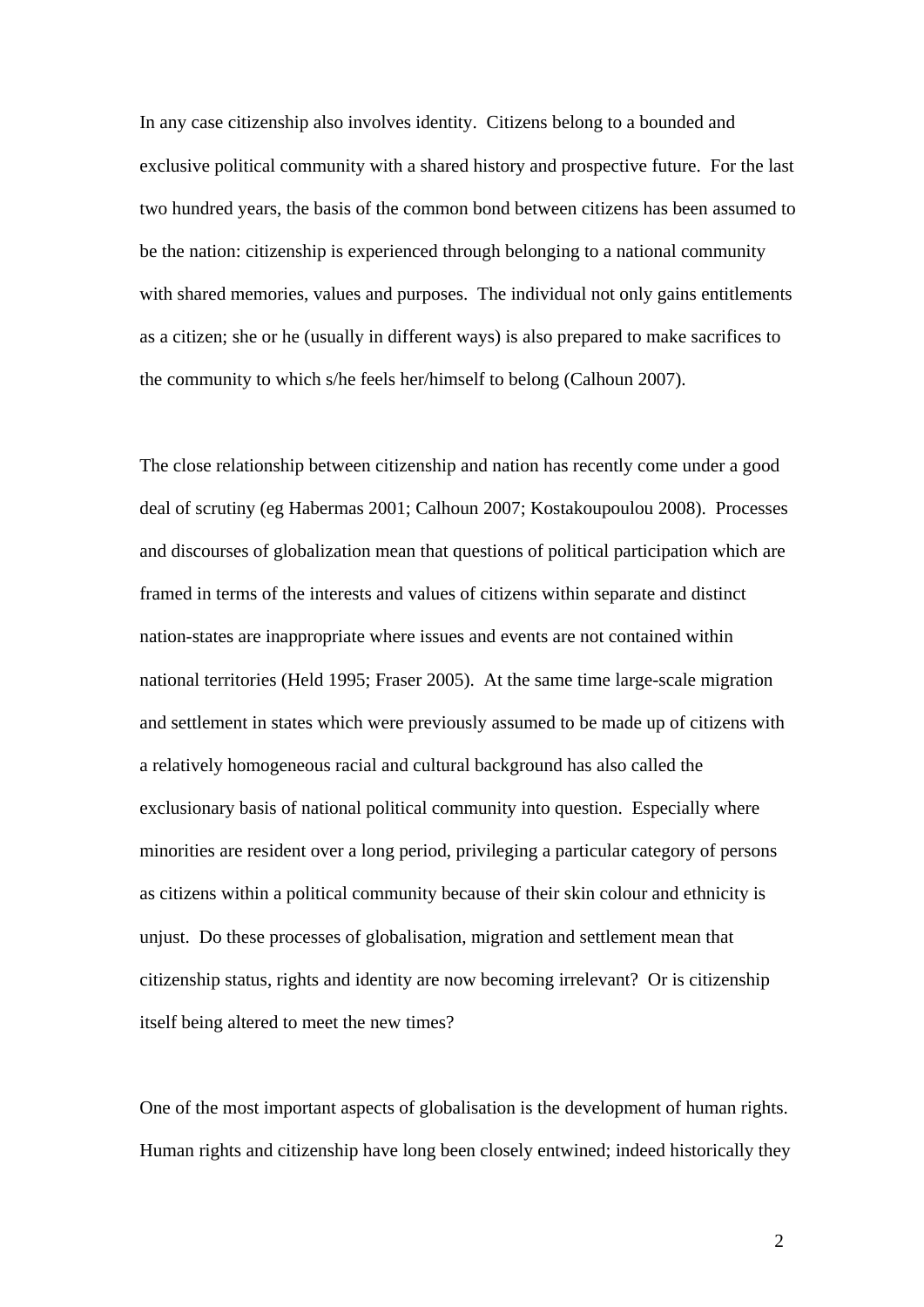share similar roots in liberal individualism. This is clearly expressed in the great eighteenth century declarations of the 'rights of man', the American and the French, which, having resoundingly called for the recognition that '[all men are created equal'](http://en.wikipedia.org/wiki/All_men_are_created_equal), born with inalienable natural rights, then go on to make it quite clear that by 'man' they mean a citizen of the national state (1). Modern states are explicitly legitimated in particularistic terms as democratically serving the national community of citizens whilst they are at the same time committed to upholding principles of universal rights. However, until relatively recently it was only political philosophers who remarked and reflected upon this paradox.

In a number of rich and thought-provoking texts, Seyla Benhabib has developed the argument that citizenship itself is now becoming cosmopolitan through developments in human rights, especially within Europe. Widespread and long-term trends of migration make this necessary: it is unjust that certain groups within a political community should be systematically treated as inferior to others on the basis of national origin (Benhabib 2004, 2007, 2008). But Benhabib argues that citizenship is actually now becoming cosmopolitan because universal human rights are no longer just moral norms; they are developing into positive law that is binding on states, especially in relation to legal and illegal immigrants. This development of human rights takes place primarily through international treaties between states, and as such it is potentially in tension with the principle of democratic self-determination that governs existing understandings of citizenship. Ulrich Beck, for example, argues that the human rights regime is self-legitimating: based not on popular consent but on the exercise of reason, human rights do not therefore need democratic deliberation and decision-making (Beck 2006: 297). Benhabib argues, however, that this tension is more imagined than real as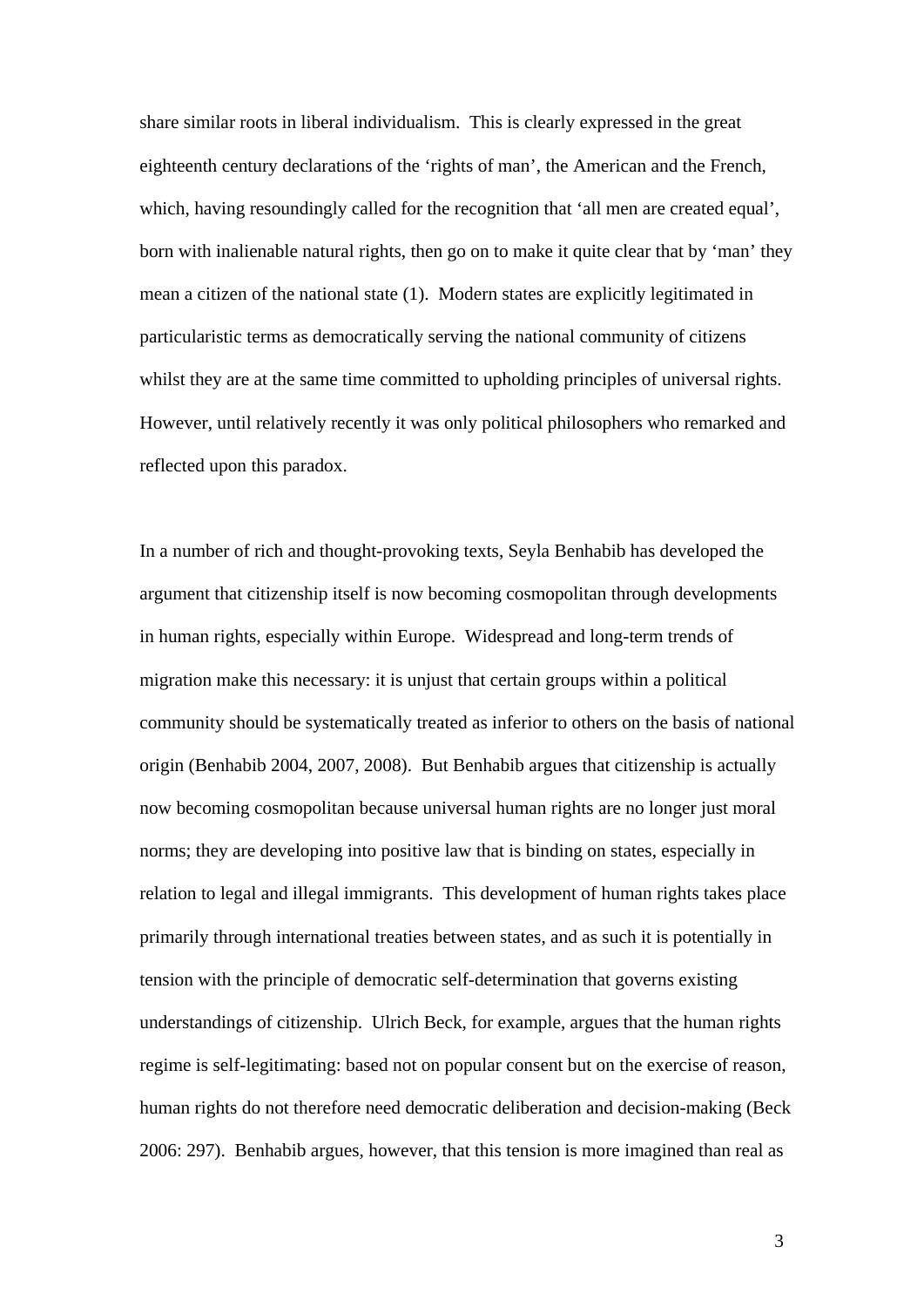what she calls the 'democratic iteration' of cosmopolitan norms of human rights within democratic societies alters national law in conformity with universal principles of international human rights. According to Benhabib democratic iterations involve:

[C]omplex processes of public argument, deliberation, and exchange through which universalist rights claims and principles are contested and contextualized, invoked and revoked, posited and positioned throughout legal and political institutions, as well as in the associations of civil society. Democratic iterations can take place in the "strong" public bodies of legislatives, the judiciary and the executive, as well as in the informal and "weak" publics of civil society associations and the media (Benhabib 2007: 31).

According to Benhabib, through their articulation in state and civil society democratic iterations of human rights thus create a cosmopolitan political community which finds itself to be 'not only the *subject* but also the *author of the laws*' and which includes both citizens and non-citizens (Benhabib 2007: 32). Citizenship is being 'cosmopolitanised': justice requires that rights should be extended to non-citizens who are resident within particular political communities, and this is happening, at least in Europe, with the democratic approval of the members of that community, citizens and non-citizens alike.

Benhabib's arguments are stimulating because of the way she addresses not just the age-old problem of the relationship between universalism and particularism in political theory, but also the fact that this relationship is now changing because of the development of universal human rights within states. Human rights no longer concern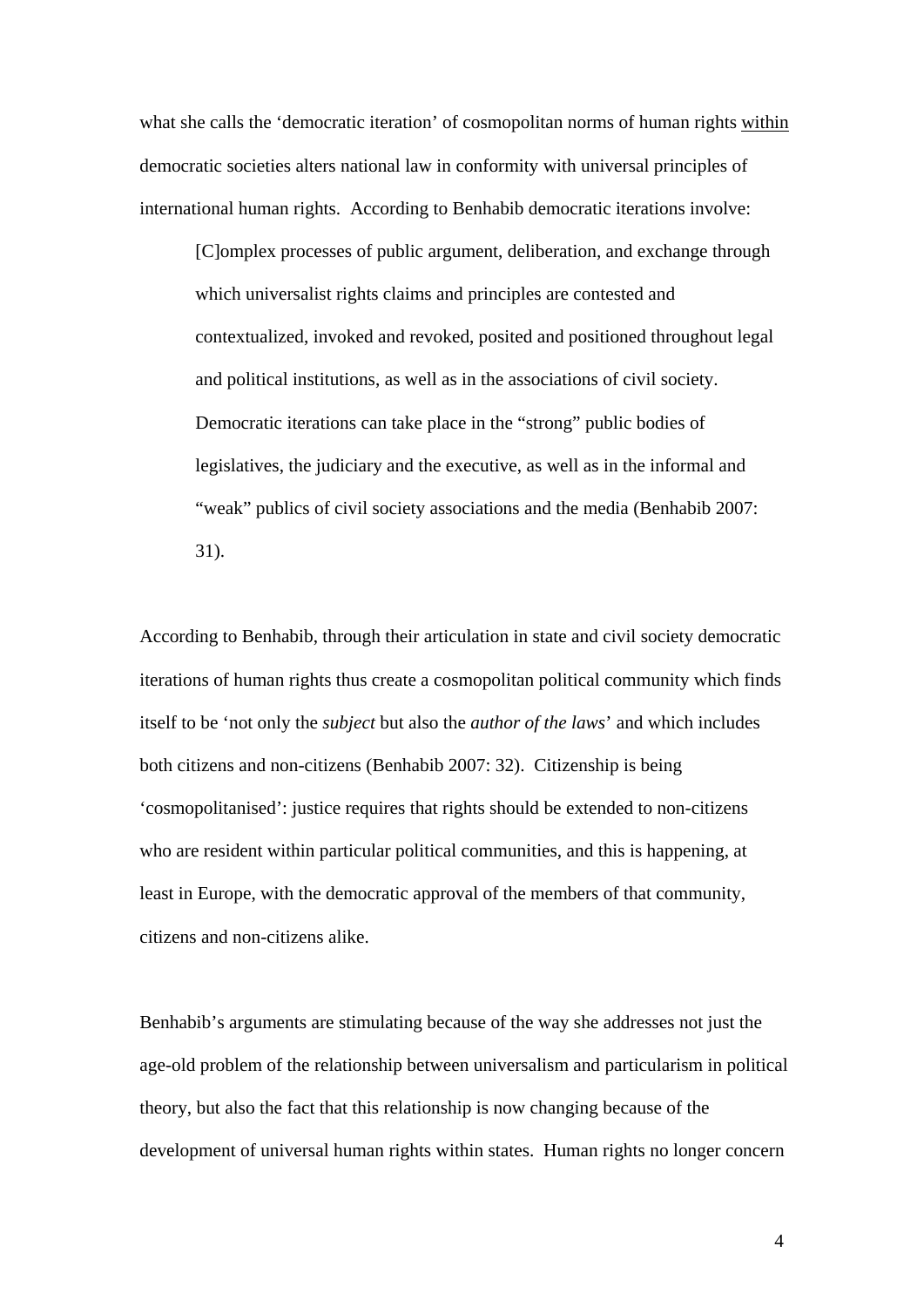only distant others in far off countries; they are now part of everyday political life which citizens and non-citizens negotiate within existing political communities. It is only to be expected, however, that as a political theorist, Benhabib develops her argument at a high level of abstraction. And it is only this level of abstraction that enables her to assume, as she does, that 'iterations' of human rights are actually democratic: that there is progress towards the acceptance of international human rights agreements within states and that this is contributing to cosmopolitan justice by equalising the distribution of rights and responsibilities across groups within political communities. From a sociological perspective, however, what is important is to study how the development of international human rights within states is impacting on the relationship between citizens and non-citizens in practice. Is citizenship becoming cosmopolitanised by human rights? Is there progress towards the equalisation of rights between citizens and non-citizens? Or, as we might suspect, is the picture that is emerging a good deal more complex than Benhabib's optimistic theory would suggest?

From a sociological perspective the enjoyment of rights is never simply a matter of legal entitlement; it also depends on social structures through which power, material resources and meanings are created and circulated. To explore the relationship between citizenship and human rights, David Lockwood's work on civic stratification is a useful starting point (see Morris 2006). Lockwood argues that the actual enjoyment of rights depends on two interlinked axes of inequality: the presence or absence of legal, bureaucratic rights; and the possession of moral or material resources, which generally operate informally. The interplay of the two axes of legal entitlement and material and moral resources means that, far from abolishing gross injustice in the treatment of both citizens and non-citizens, the use of human rights is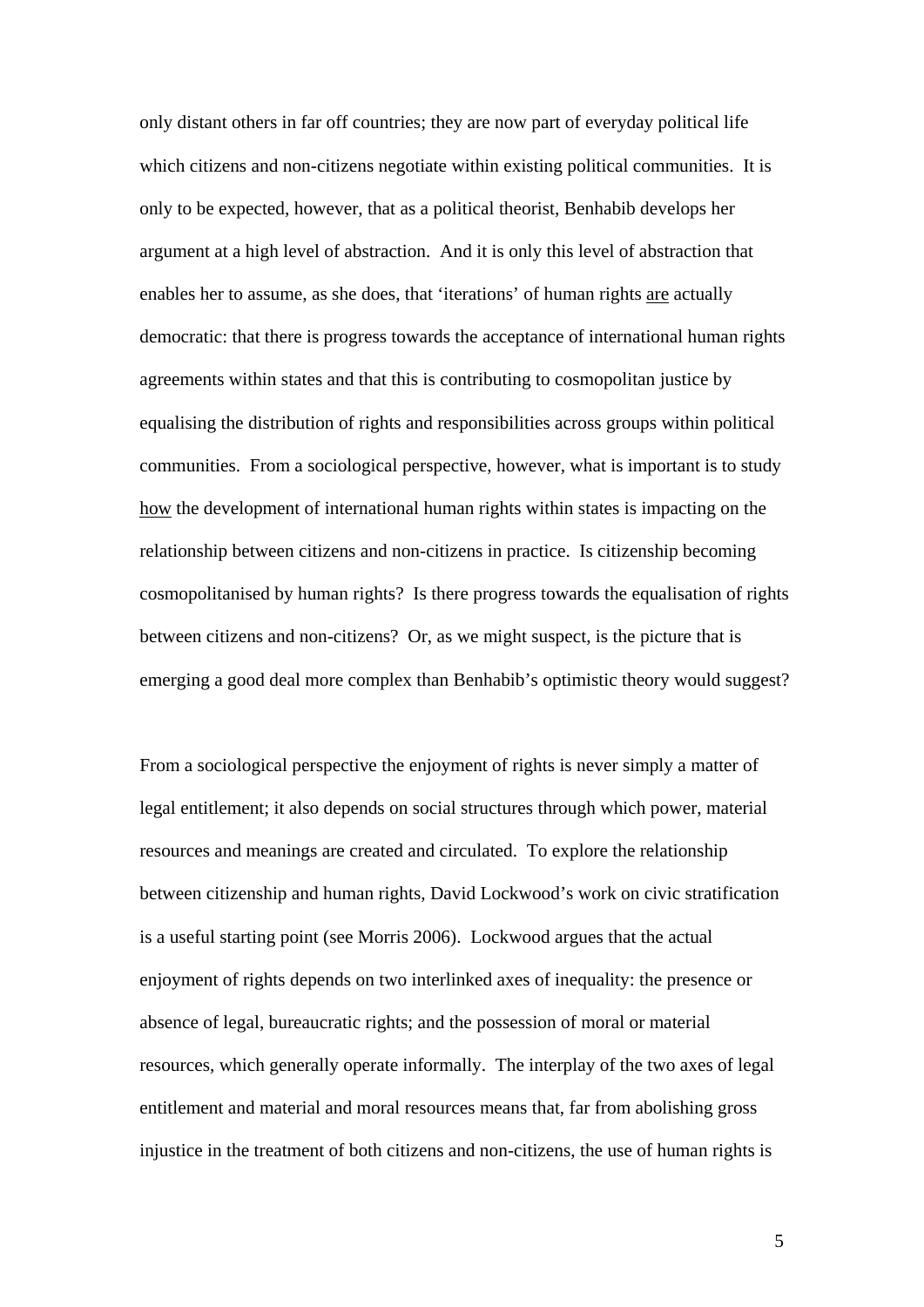actually contributing to the institutionalisation of new and very complex inequalities. Legal claims that human rights activists intend to 'cosmopolitanise' states are actually tending to produce new types of formally and substantively unequal status. Indeed, in some cases securing human rights may even put people in positions in which they then find themselves subjected to further violations of their fundamental human rights.

In the following section we first consider how human rights have become legalised. Although in legal doctrine there is still an absolute dichotomy between national and international law, there is increasingly, as Benhabib argues, a 'collusion and confluence' between them in practice (Benhabib 2008: 27). As a result we are seeing the emergence of cosmopolitan law oriented towards the ideal of abolishing the distinction between the rights of citizens and those of non-citizens on which modern states were founded. In practice, however, cosmopolitan law contributes rather to the complication of citizenship as a rights-bearing status, to the concretization of new forms of inequality between citizens and non-citizens, and even to violations of human rights as such. The second section of the article analyses the paradoxical and unintended outcome of human rights advocacy in terms of a proliferation of citizenship statuses which deconstruct any absolute distinction between citizens and non-citizens, but which do not thereby inaugurate a new era of genuinely universal human rights. Finally, the concluding section considers that, if this is 'actually existing' cosmopolitan citizenship, it is as important to be aware of its inequalities, paradoxes and lacunae as it is to be optimistic about the progressive possibilities of globalisation and human rights.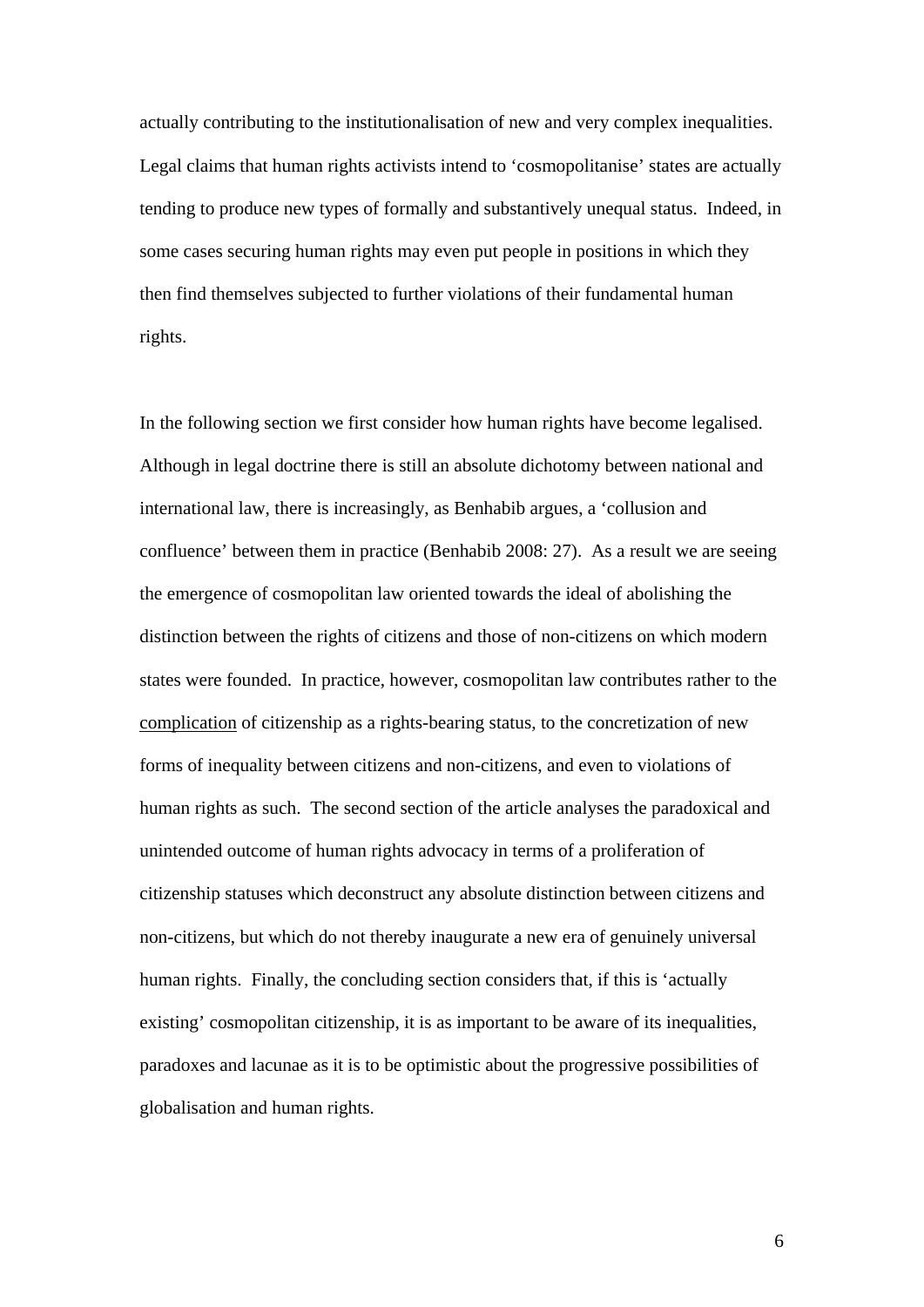#### Cosmopolitan law of human rights

Human rights are becoming increasingly legalised. Although couched in legalistic language, the Universal Declaration of Human Rights was no more than a proclamation of the moral principles which should govern the activities of states with regard to individuals under their jurisdiction. Since then, however, international human rights agreements have become much more detailed and specific; they have been signed and ratified as obliging states to comply with their specifications; and they generally delegate interpretation, monitoring and implementation of those agreements to a third party (Abbott et al. 2001: 3). We can understand international human rights agreements as on a continuum from 'soft' to 'hard' law according to the degree of legalisation they encode. Most significant in terms of 'hard' law are those which delegate authority to courts for their implementation. In such cases human rights become positive law rather than just universal moral principles or political aspirations.

The legalisation of human rights transforms international law. Since the end of World War Two, international law has no longer been concerned solely with relations between states. Two major changes in international law came together then which altered it significantly. Firstly, individuals became criminally accountable for violations of the laws of war ('just obeying orders' was no longer a legitimate legal defence, however lowly a position the accused held in the military or state hierarchy). Secondly, principles of human rights began to be developed which prescribed limits to a government's conduct towards its own citizens, to apply in times of peace as well as war (Ratner and Abrams 2001: 4; see also Held 1995: 101-2). This second principle was carried forward and extended with the Universal Declaration of Human Rights. According to the Universal Declaration of Human Rights, and the subsequent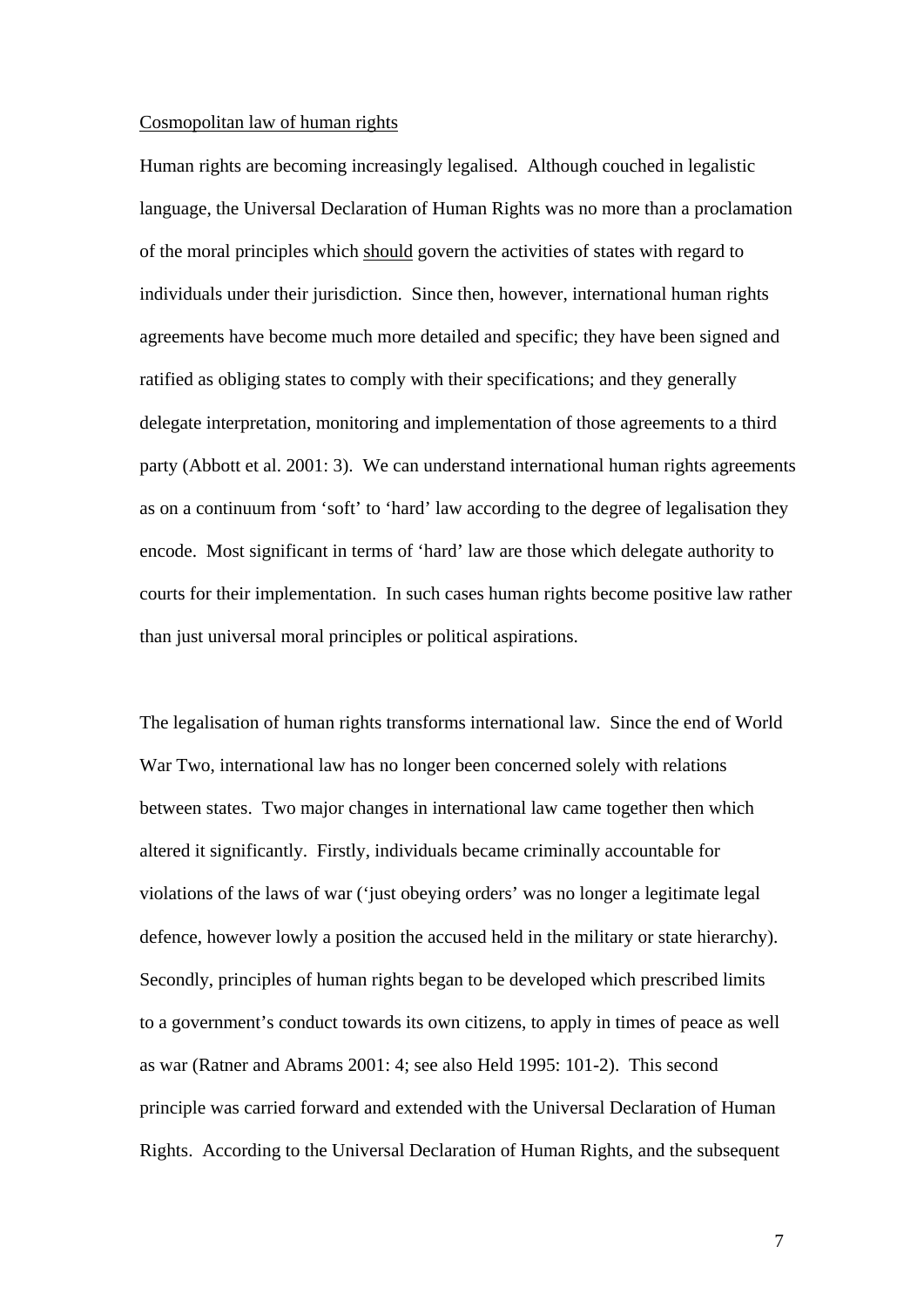international human rights law that was based on it, individuals have human rights, and also the responsibility to uphold human rights, regardless of citizenship status. As Article 2 of the Universal Declaration of Human Rights has it:

'Everyone is entitled to all the rights and freedoms set forth in this Declaration, without distinction of any kind, such as race, colour, sex, language, religion, political or other opinion, national or social origin, property, birth or other status…'

However, with the partial exception of the European system of human rights, the balance of powers until the end of the Cold War meant that international law effectively maintained classic state sovereignty, being overwhelmingly concerned with keeping the peace between states (Held 2002). It is only since the Cold War that we are now seeing the beginning of cosmopolitan law, building on the 'Nuremberg principles to reach inside states and enforcing claims against human rights violators (see Held 2002; Hirsh 2003). The aim of human rights activists and legal innovators who support and extend cosmopolitan law is that each and every individual should become legally responsible for the rights of each and every other individual, regardless of their nationality and citizenship status.

Cosmopolitan law is differentially institutionalised across the world. The cosmopolitan law of human rights is especially well developed in Europe, with the European Court of Human Rights effectively acting as a 'constitutional court for civil and political rights' for all the member states of the Council of Europe (Buregnthal et al. 2002: 172). Both citizens and non-citizens have the right to bring cases to the European Court if they believe their human rights have been violated, though the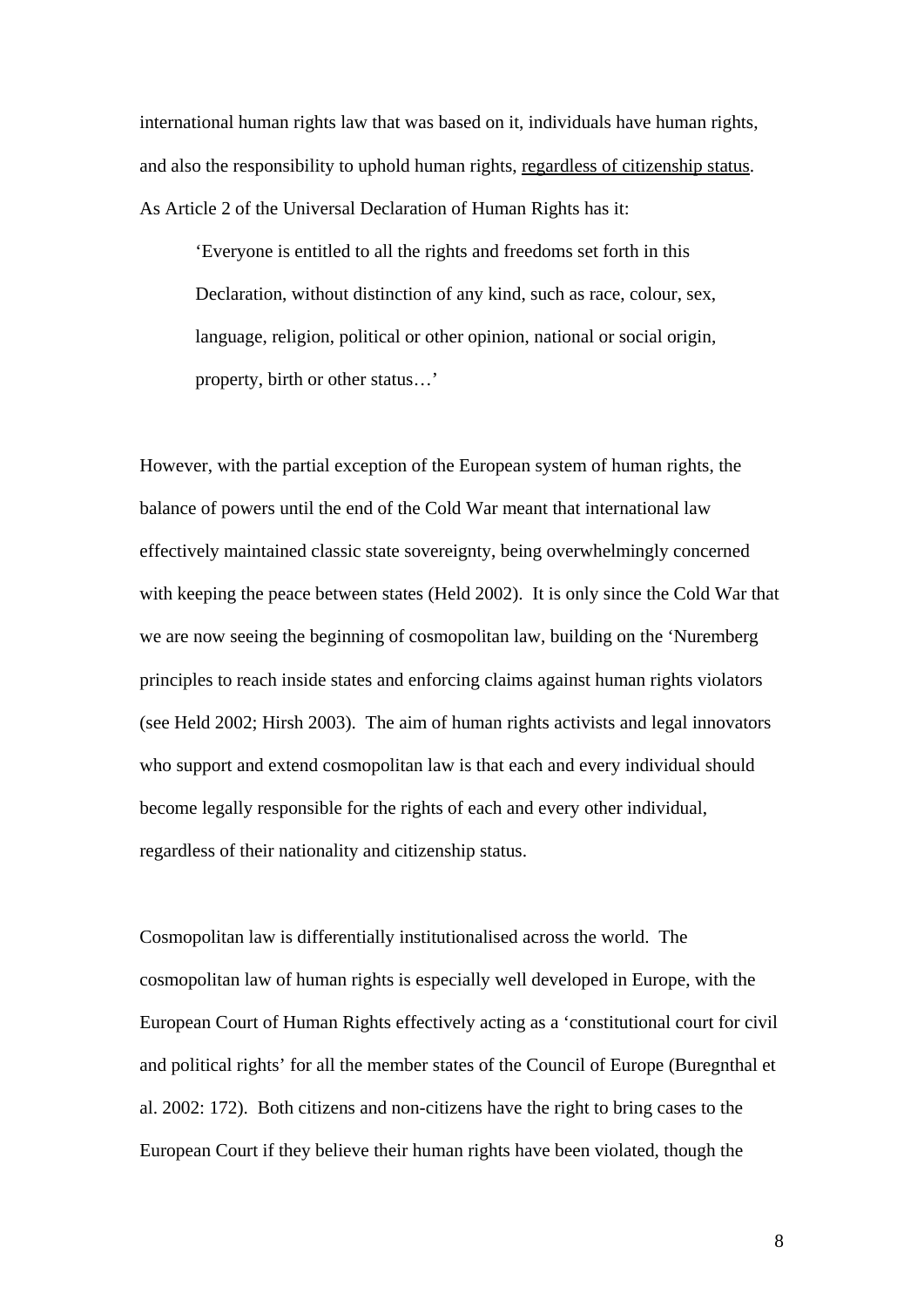Court only has powers to recommend to a state that it finds in violation of human rights that it should make new legislation. In addition, however, states, have bound themselves to observe the European Convention on Human Rights, and in many cases it is now part of national law. In 'monist' member states of the Council of Europe the European Convention of Human Rights is automatically the standard against which national law is judged; in 'dualist' states it may be made so by the national legislature (Smith 2007: 227-9). In the UK, for example, a dualist state, the Human Rights Act 1998 incorporated the European Convention into national law, which means that public authorities are now bound to act with respect for human rights, including judges who interpret domestic law and ministers passing legislation in government (Klug 2000).

The cosmopolitanisation of Europe is all the more striking when it is contrasted, as it often is, to the 'unilateral reassertion of sovereignty' of the US state (Benhabib 2007: 28). There are undoubtedly differences between the US and Europe in the way in which human rights have been legalised within these states. Most notably, for the most part only weak references to human rights law are possible in US courts (ie for persuasive effect, without drawing on codified US law). International treaties are not self-executing in the dualist legal system of the US. In order to become US law they must not only be signed and ratified with other contracting states, but also passed as legislation by Congress. Congress has not passed legislation to make the International Covenant on Civil and Political Rights, the civil and political rights listed in the Universal Declaration of Human Rights, into domestic law. In addition, the US is one of the few states in the world that has not ratified the International Covenant on Economic, Social and Cultural Rights, which lists in detail the social and economic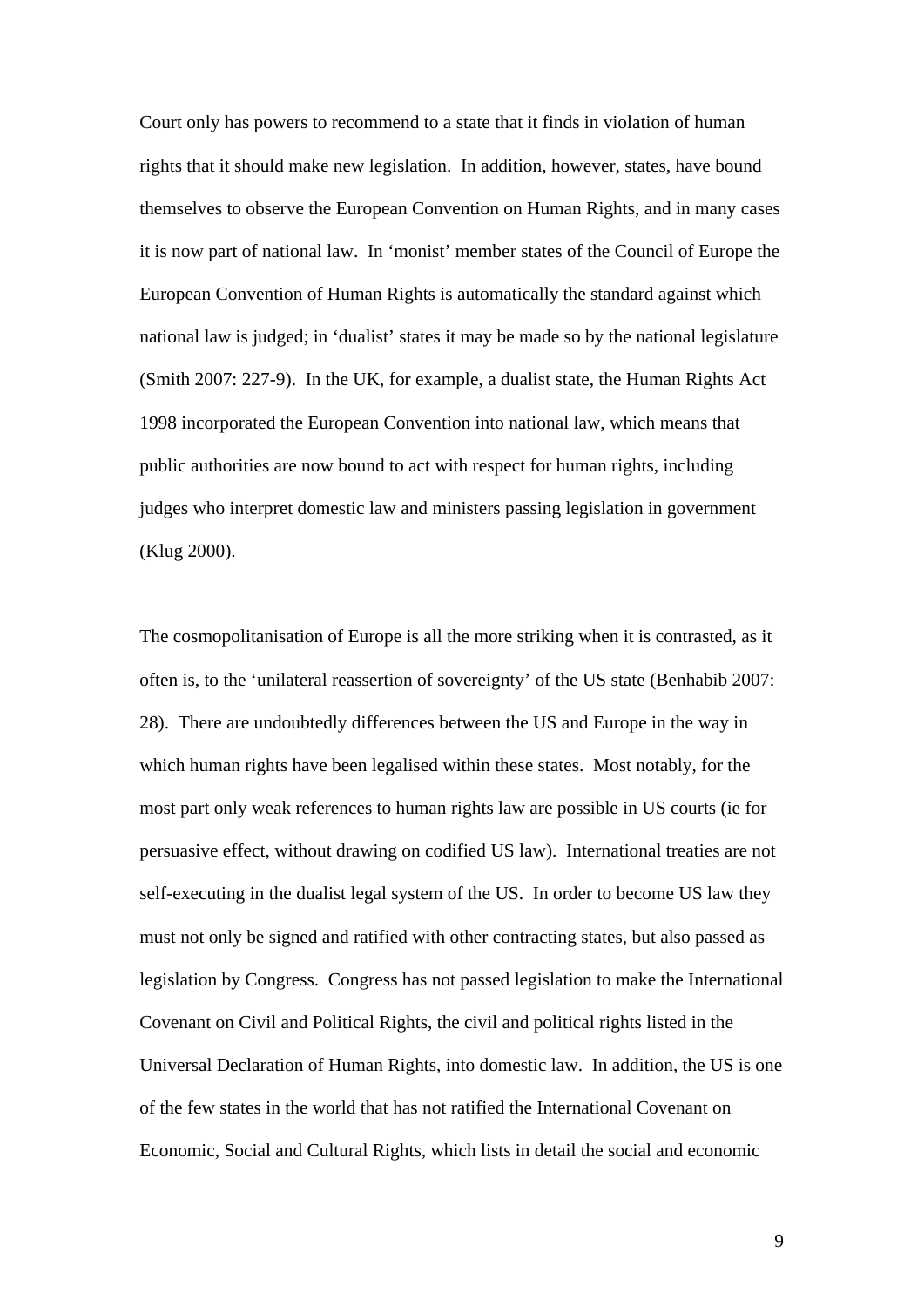rights that make up over half the Universal Declaration of Human Rights. It is not just, then, that the Bush Administration has been particularly opposed to the interference of the international community in US foreign and domestic affairs (whilst, of course, using the rhetoric of human rights to justify military aggression in Afghanistan and Iraq); resistance to the cosmopolitanisation of international law has been well-established for a much longer period in the political culture of the US (Ignatieff 2005).

It is important to note, however, that although human rights law is much more institutionalised in Europe than it is in the US, it is still very unevenly applied in Europe too. This is especially notable where issues of immigration and security tempt political authorities into sacrificing the rights of unpopular minorities - precisely those groups who are most in need of human rights. In fact, analysing the relationship between citizenship and human rights in Europe and the US, what is most striking in both cases is a proliferation of statuses produced out of the interplay of citizenship and human rights. The distinction between citizens and non-citizens is not abolished in this proliferation of citizenship statuses, but it does become far more complex.

### Citizens and mere humans

The complexity of the relationship between citizenship and non-citizenship can be analysed in terms of what I will call 'actually existing' cosmopolitan citizenship. 'Actually existing' cosmopolitan citizenship is characterised by a proliferation of status groups. The members of each group enjoy a different package of formal and substantive rights according to their situation as citizens or non-citizens, the way in which states administer human rights, and their access to material and moral resources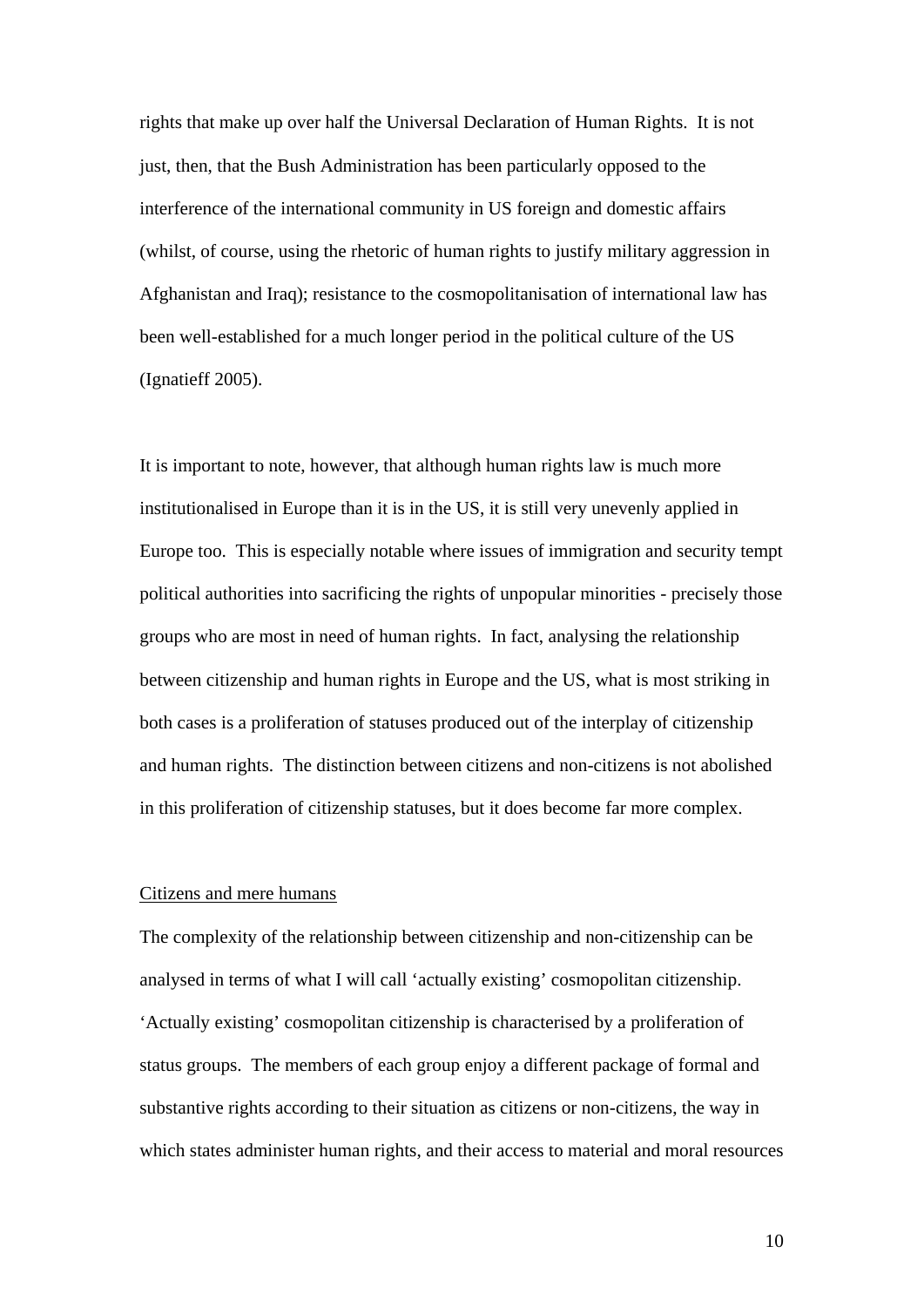within that state. An analysis of different types of status produced with respect to the relationship between citizenship and human rights in cosmopolitan citizenship would have to include at least the following five distinctions: super-citizens, marginal citizens, quasi-citizens, sub-citizens and un-citizens.

### *Super-citizens*

Firstly, within the legal status of 'full citizenship' there is a marked difference between what we might call 'super-citizens' and 'marginal citizens' in relation to human rights. Super-citizens have all the rights of citizens but increasingly, in a globalising, deregulated political economy, citizenship does not tie them to states because they own the means of production or are in possession of secure employment or marketable skills which enable mobility across borders. Super-citizens are those Craig Calhoun calls 'frequent flier' elite cosmopolitans (Calhoun 2003).

This group has very little material interest as a group in human rights except insofar as human rights policies may succeed in making the world generally more stable and profitable. Their protected mobility comes from their citizenship status as well as from their wealth and/or skills. When faced with unstable or dangerous political conditions, super-citizens are more likely to fly home or to appeal to the authorities of the states to which they belong to intervene on their behalf than they are to claim human rights. On the other hand, they may be more likely to identify with cosmopolitanism and human rights than other people. Super-citizens may be involved in the extension of human rights as professionals – especially as lawyers, leaders of International Non-Governmental Organisations, or researchers – though they would not generally expect to see themselves as the subjects of human rights claims. With a cool detachment from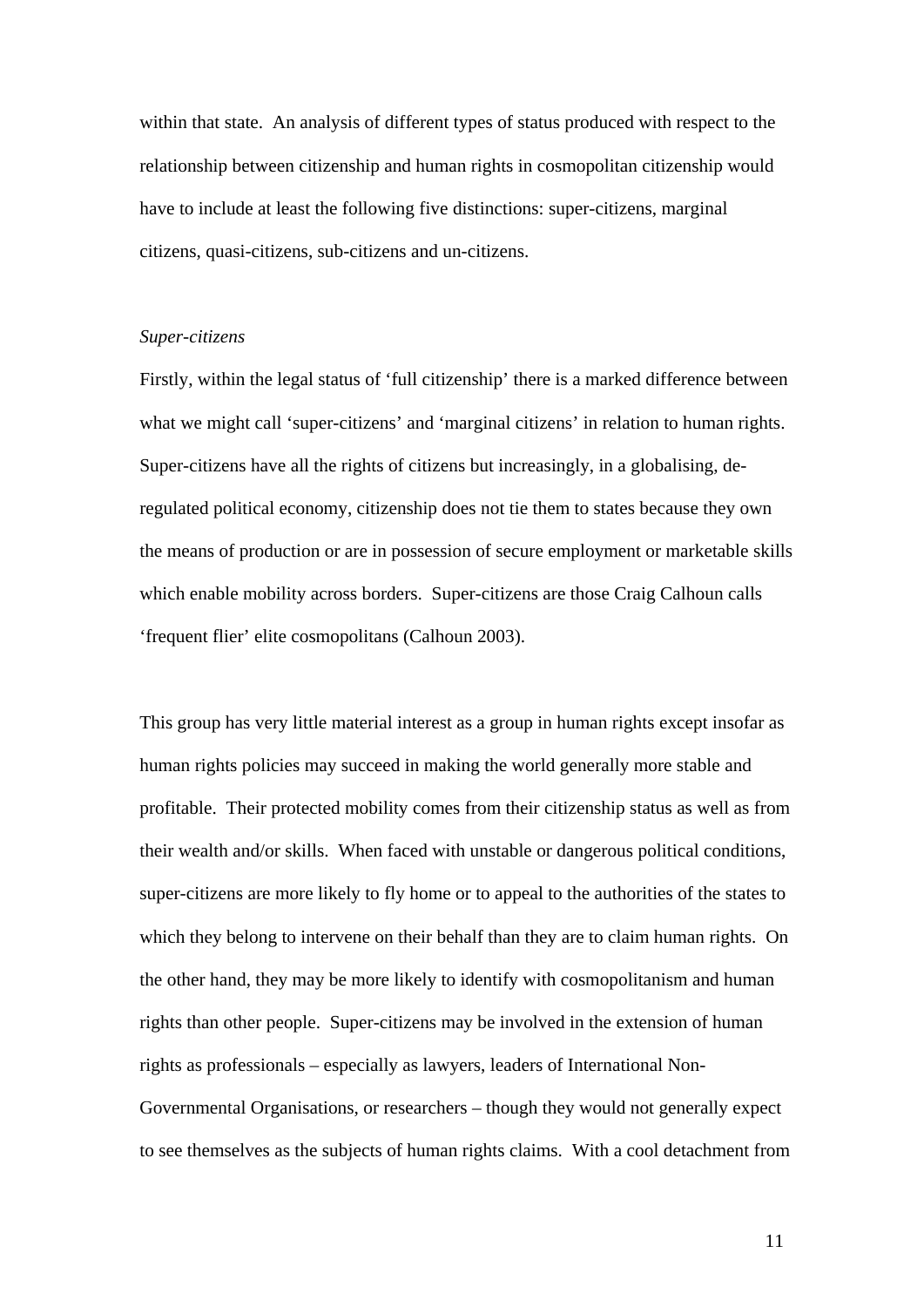de-moded nationalist fervour, they may also be more likely than others to celebrate specifically cosmopolitan virtues, including the adherence to principles of individual human rights (Turner 2002).

#### *Marginal citizens*

Super-citizens may be compared with a second status group, 'marginal citizens'. Marginality is conferred in two main ways on citizens who have full citizenship rights but who nevertheless do not enjoy full citizenship status: economically, by relative poverty; and socially, by racism.

Firstly, in terms of economic capacities marginal citizens are those who either do not have paid work, or who have insecure, low paid or partial participation in the labour market. This group enjoys citizenship rights to a variable degree according to different dimensions of inequality and subordination. Marginality in this sense is not, of course, new, but it is clear that the social and economic benefits of citizenship are under attack as the regulation of capitalism is altered through globalisation (see Turner 2001).

Although the growth of the global human rights regime is also an aspect of globalisation, in terms of deteriorating social citizenship, human rights are of little interest to marginal citizens. T. H. Marshall's narrative of the evolution of citizenship rights from civil, through political, to social rights to 'share in a modicum of economic welfare and security [and] to live the life of a civilised being according to the standards prevailing in the society' is a familiar one to sociologists (Marshall 1992: 8; Nash 2000: 159-165). The Universal Declaration of Human Rights was actually developed at the high point of collectivism in the US and Europe and in negotiation with communist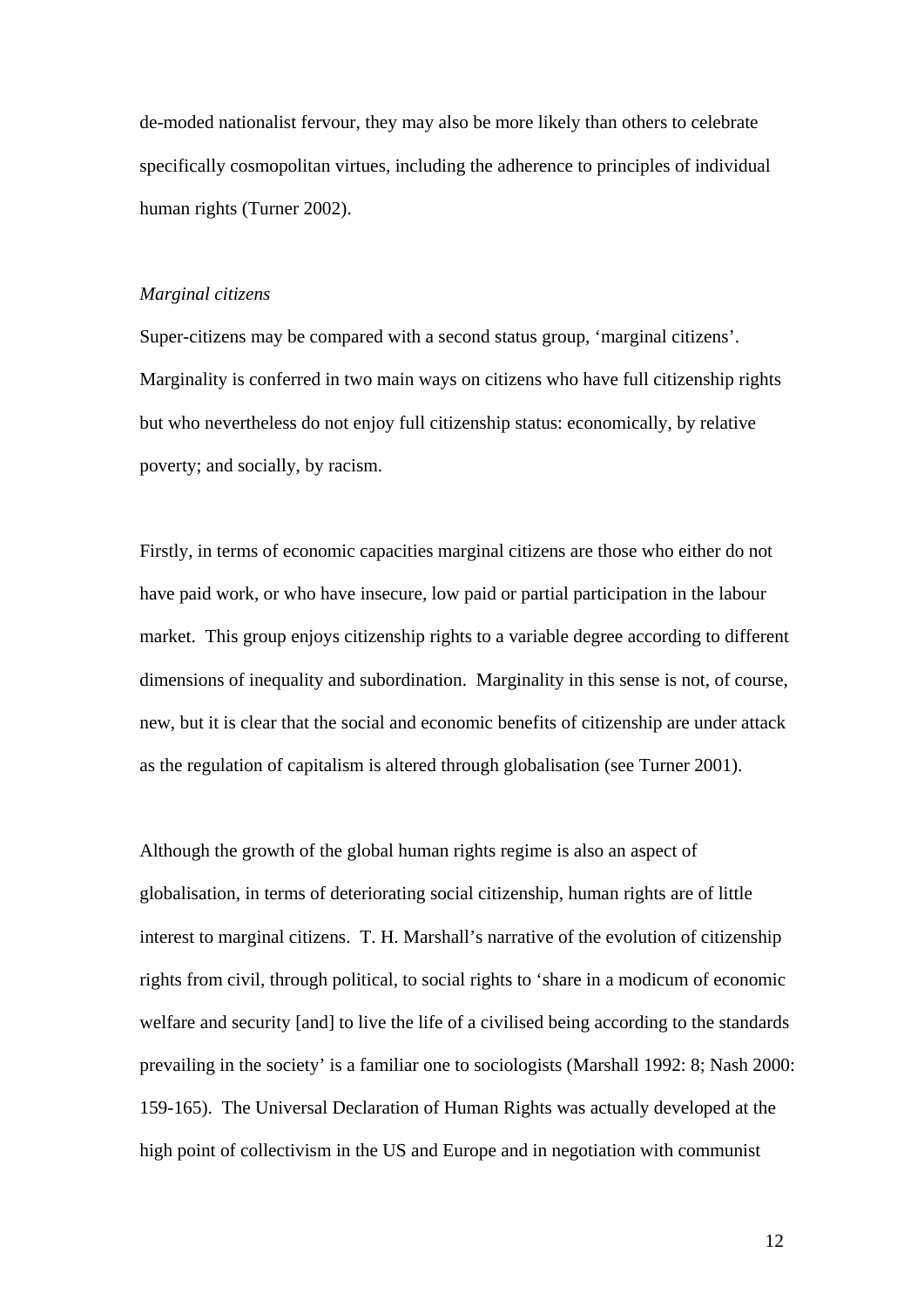USSR and China, and it contains many articles concerning social rights. Article 22 of the UDHR, for example, which is just one of many that specify core welfare rights, states that everyone is entitled to the realisation 'through national effort and international co-operation' of their economic, social and cultural rights. However, despite their common origins in the UDHR, the history of the legalisation of human rights has been very different in the case of economic and social rights from that of civil rights.

Those who drafted the Universal Declaration of Human Rights achieved a remarkable compromise with the inclusion of the full range of civil, political and social rights that had been gained by citizens in the US and in Europe because by 1948 socialists and liberals were already engaged in bitter disputes over which should be ideologically and strategically prioritised (Forsythe 2000; Glendon 2001). This dispute continued through the Cold War, and though the political labels of the protagonists may now have changed, it continues today. One main aspect of the dispute over the validity of economic and social rights today is whether they can be legalised at all: it is hard to specify clear, detailed state obligations to meet social needs (especially where resources are lacking) in comparison with the specific obligations that must be made by specific agents to stop acting in certain ways that characterise civil rights (Donnelly 1989: 33-4; see also Dembour 2006). Making states legally accountable for making the best use of their resources to meet social and economic rights is not just logically conceivable, however: it has even been put into practice. Economic and social rights have been legalised in the South African constitution: the South African state has been called to account in its national courts for violations of the social and economic rights of people under its jurisdiction (Olivier and Jansen van Ransburg 2006). In the wealthy states of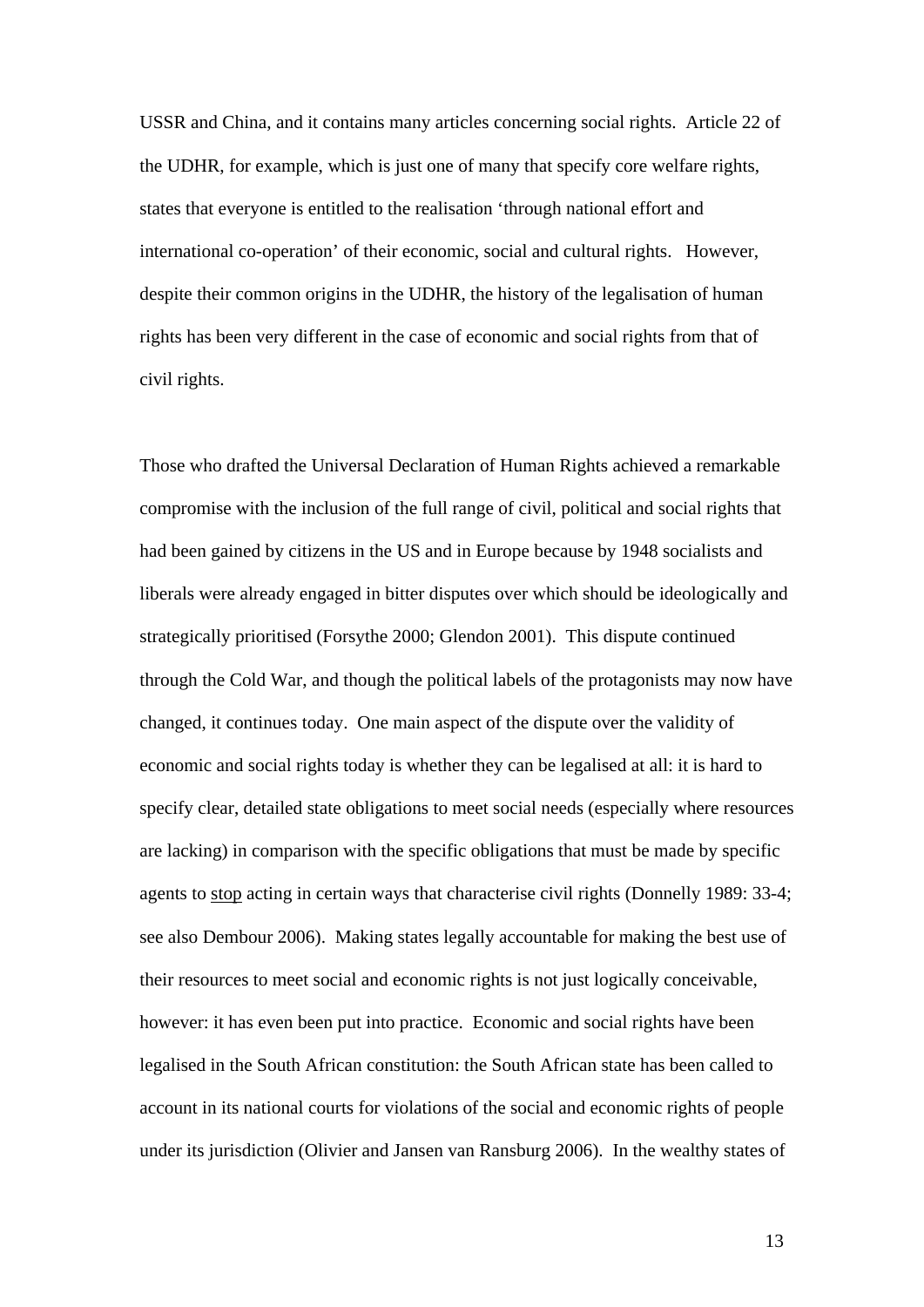the global North, however, the term 'human rights' is still used almost exclusively to mean the civil rights covered by the International Covenant of Civil and Political Rights and it is these rights that are increasingly binding on states through legalisation.

Within Europe claims to economic and social human rights have been effective for some migrants within existing, deteriorating state regimes of welfare – as we shall see in the case of quasi-citizens below - but human rights language has not been developed to address issues of welfare more generally anywhere in the North. There is, for example, no provision in the system of European human rights law for economic and social rights. The European Social Charter of the Council of Europe is policy-oriented, relying on the supervision of practices through scrutiny of reports and complaints submitted to the European Committee of Social Rights, which may recommend that states should bring national law and practice into conformity with the Charter. It does not allow for adjudication in the European Court of Human Rights. Despite the apparent importance of economic and social human rights in terms of international agreements, then, they have not become cosmopolitan law in the same way as civil rights, and they do not provide protection for marginal citizens in the North. Human rights appear, rather, to be irrelevant to the welfare of these citizens.

The second way in which marginality is conferred on citizens is through racialised assumptions with regard to skin colour, ethnicity and religion. It is this aspect that is especially to the fore with heightened security during the 'war on terror' in which civil rights on which there has long been international consensus are now being ignored by powerful and influential states. A paradigm case here is that of Yasser Esam Hamdi who was imprisoned in the US without charge and without access to a lawyer for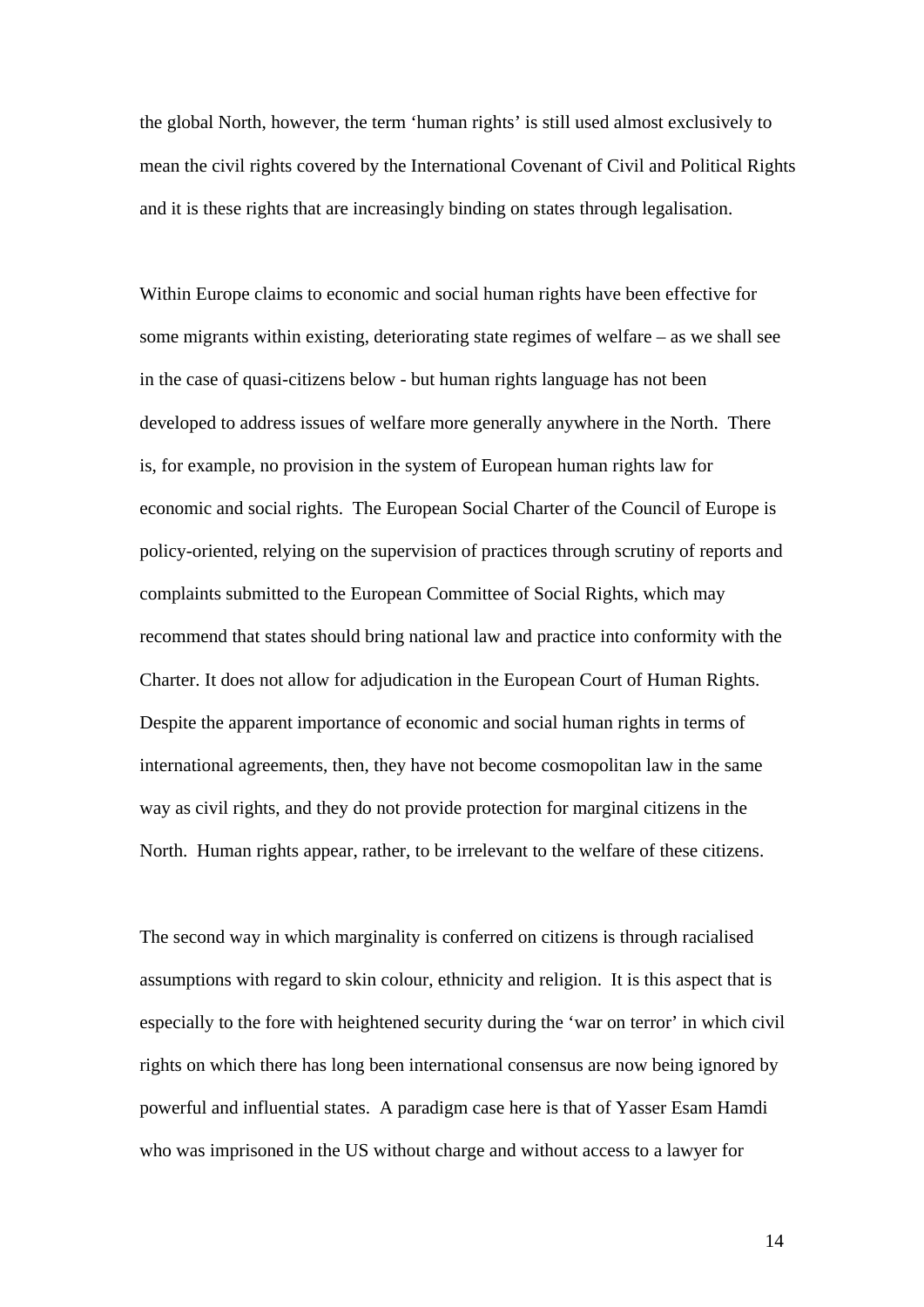several years on suspicion of terrorist activities after being picked up in Afghanistan. It was at first believed that Hamdi, who was brought up in Saudi Arabia by his parents, both of whom are Saudi citizens, was not a US citizen. But even when it was confirmed that he had US citizenship as a result of being born in Louisiana, he continued to be treated as an 'enemy combatant' by the Bush Administration and to be held under similar conditions to the non-citizens in Guantanamo Bay. In 2004 Hamdi agreed to give up his US citizenship in return for deportation to Saudi Arabia (Nyer 2006). Hamdi's case was taken up by human rights organisations, but in legal terms human rights were irrelevant in this case because, as noted above, the International Covenant on Civil and Political Rights, which lawyers could certainly have used to contest his arbitrary detention, is not incorporated into domestic law in the US. Human rights organisations could only draw public attention to the Bush Administration's violations of international human rights; in court they could use only US law. In addition, however, Hamdi's citizenship status, though not completely irrelevant (it did save him from the status of 'un-citizen', and from incarceration in Guantanamo), also proved to be of so little value to him that he was relatively easily persuaded to give it up. Hamdi was never charged nor tried in a US court. (2)

Although the specifics of these US cases are distinctive, the status of racialised 'marginal citizenship' is by no means confined to the US. A good European comparison with Hamdi's case is that of French citizens awaiting charges in French prisons while suspicions of their involvement in terrorist activities are investigated – sometimes for years (Human Rights Watch Report 2008). Whilst the procedures to investigate suspected criminal activities in France do not formally distinguish between Muslims and non-Muslims, or indeed between suspected terrorists and other suspected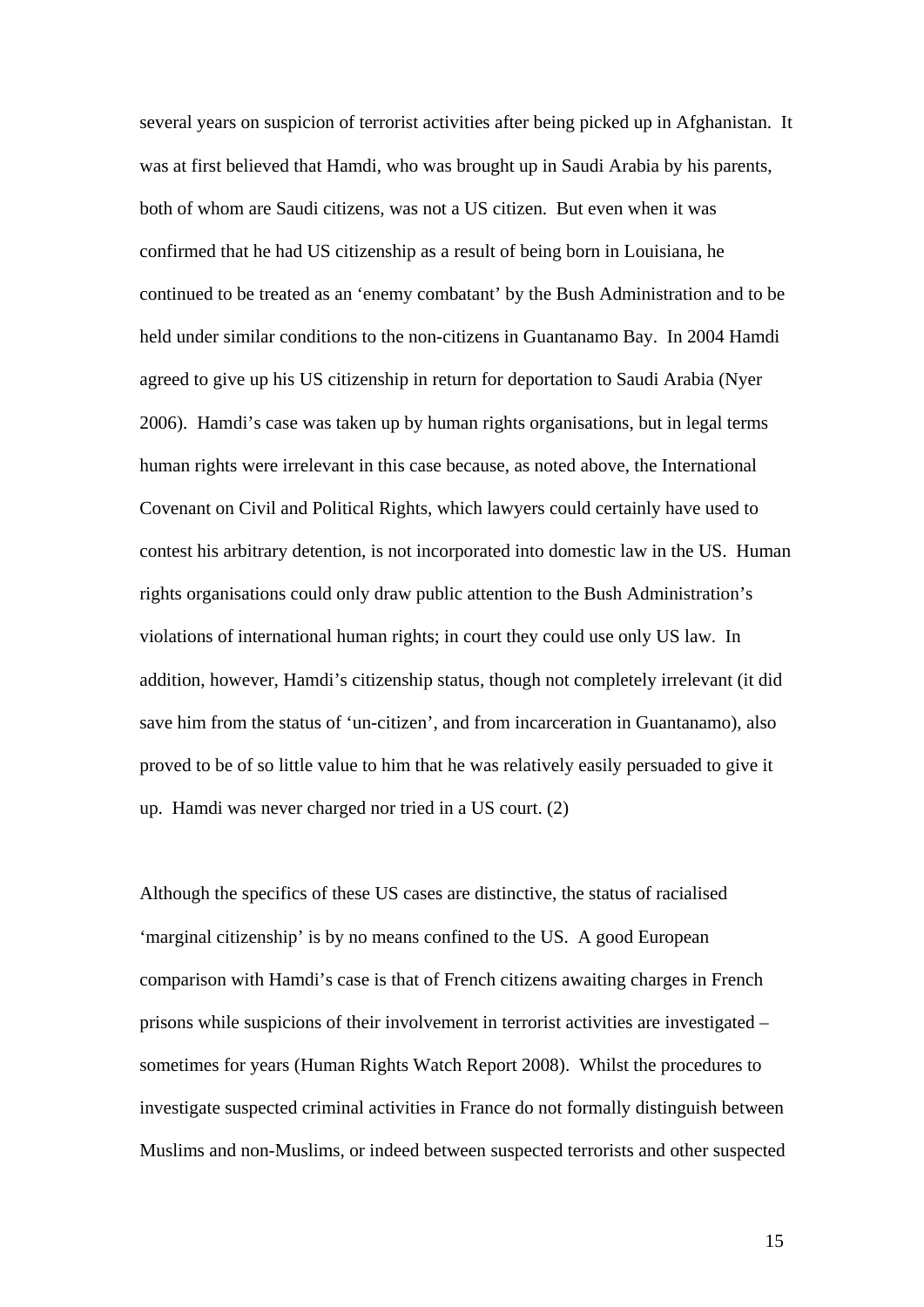criminals, there is no doubt that Muslims suspected of terrorism are far more likely to suffer the abuses for which the system has been criticised more generally. Human rights are not irrelevant in the same way in such cases as they were in the Hamdi case: indeed, the French state has been regularly criticised for its criminal procedures by the European Court of Human Rights, including on grounds of torture (the only country other than Turkey to have such a finding against it by the court). They are irrelevant, however, because the French government and judiciary have ignored proposals for reform of the system - even when they have come from a commission set up by the French state itself to investigate the legality of these procedures with respect to human rights law (Hodgson 2004: 189). This disregard for human rights clearly opens up the possibility that some citizens, especially those suspected of the most serious crimes against the state, will be treated quite differently from others.

#### *Quasi-citizens*

Thirdly, there are 'quasi-citizens' who are in a different legal position from either super or marginal citizens. Quasi-citizens are denizens, or long-term residents in a state who have access to employment and who have gained rights similar to citizens as a result of relatively secure employment, long-term residence and political mobilisation. They have successfully organised politically to put pressure on states to recognise their human rights in order to gain access to education, health-care, housing and other welfare rights on the same basis as citizens, as well as cultural rights to translators in welfare services, some education for children in the language of their homeland and so on. Quasi-citizens do not, however, have political rights to vote in the national elections of states in which they are resident, though in some cases they have rights to vote in local and European elections (Balibar 2004; Benhabib 2008).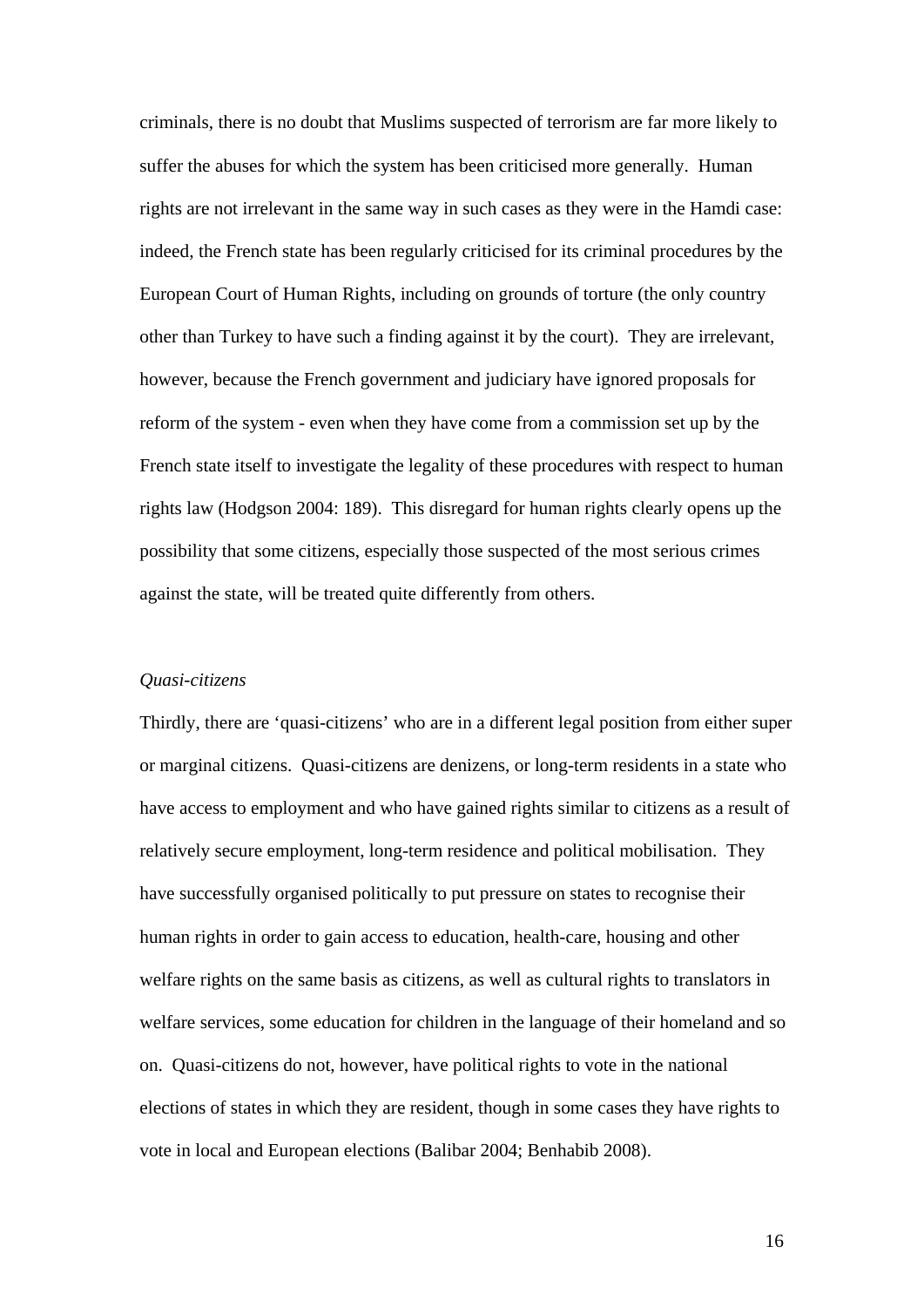The category of quasi-citizens contains a diverse group of people. In Europe it includes some EU citizens - those from less powerful states who are employed in unskilled work – and guest-workers who, often with their families, have sometimes been resident as non-nationals, and therefore as non-EU citizens too, for generations (Morris 2002). In the US, it also includes settled communities of migrant workers who have won social rights to health-care, education for children, housing and other welfare rights though they have not naturalised as citizens. They have won these rights under the US constitution rather than through human rights advocacy but, according to David Jacobson, social rights constitute a substantial material gain for non-citizens in the US (Jacobson 1996). The category also includes political refugees who have been granted asylum as a result of international commitments signed and administered by states in accordance with human rights principles who may similarly be resident as nonnationals for many years.

Whilst, as Soysal (1994) has argued, what she calls 'postnational citizenship' has been an important advance for migrants in terms of institutionalising their human rights, the relative instability of their legal status (as they are 'not-citizens') and the dangers it creates for securing other fundamental human rights on which they may need to depend is becoming clearer. A good example of the dangers of quasi-citizenship in this respect comes from the UK state's treatment of political refugees who were arrested and detained without charge on suspicion of terrorist activities following 9/11. The 'Belmarsh detainees' were held for up to three years before the Law Lords, the highest court of appeal in the UK, found their imprisonment unlawful on the grounds of discrimination against non-citizens, a ruling based on the European Convention of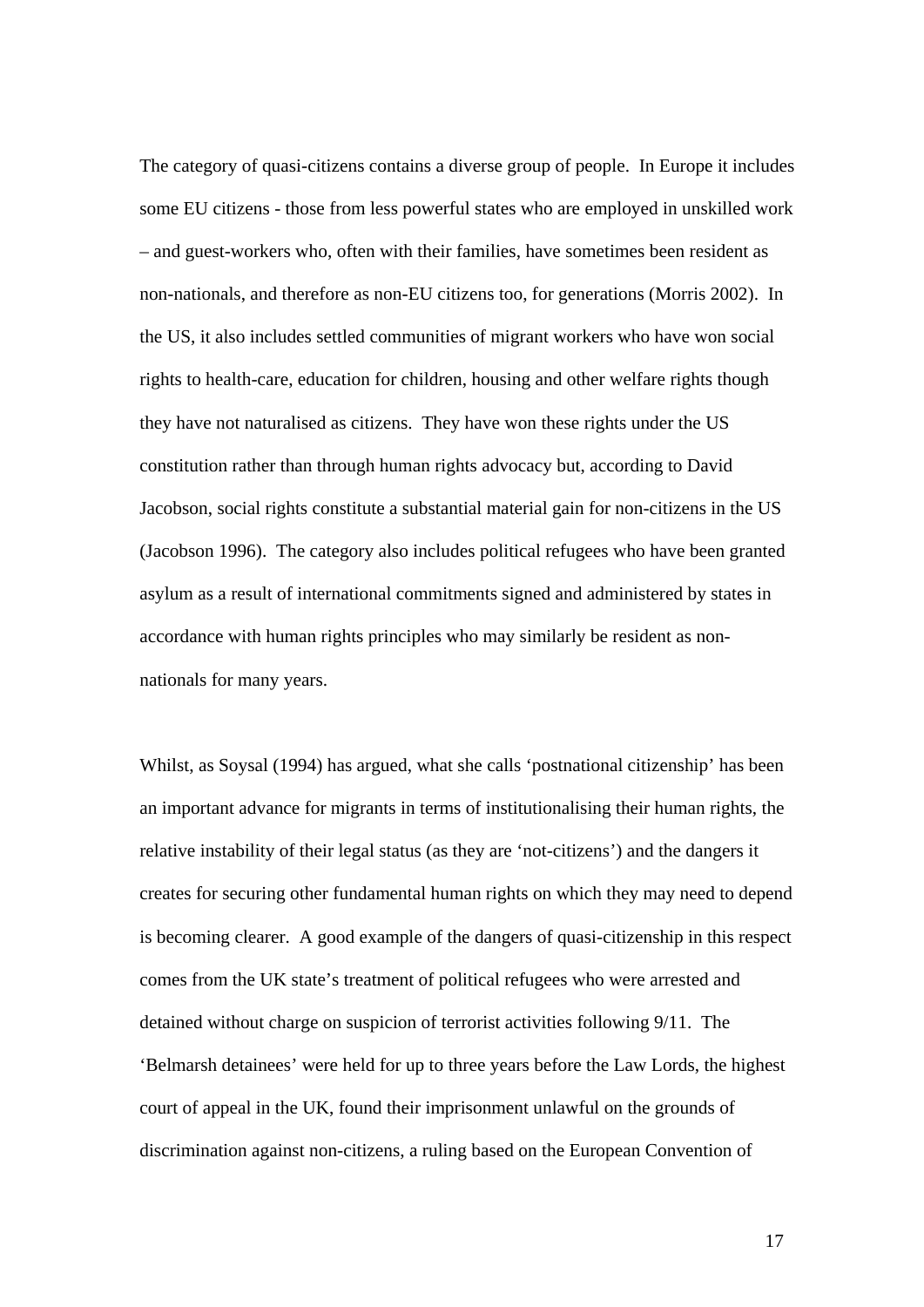Human Rights. However, in response to the Lords' ruling, parliament passed the Prevention of Terrorism Act in 2005 which granted the Executive the power to keep suspected terrorists under 'control orders' if the authorities had 'reasonable suspicion' about their activities based on secret evidence (which neither they nor their lawyers were allowed to see). The Prevention of Terrorism Act put an end to discrimination against non-citizens by sanctioning the violation of the fundamental rights of citizens too: all are potentially equally subject to a range of punitive measures without ever having been charged with a crime or having had the chance to defend themselves in court. Again it is clear from this example that, although the rule of law may be formally upheld in such legislation, some people are far more likely to be subject to punitive measures than others. In this case it is those who have been granted refugee status (in order to safeguard their human rights) who then find themselves at risk of arbitrary detention (in violation of fundamental human rights) (see Nash 2009).

Furthermore, as a result of the Law Lords ruling, the UK government went still further in attempting to deal with refugees they suspected of having connections with terrorists, proposing to send them back to their countries of origin on the proviso that the authorities there promised to guarantee their safety. This is absolutely forbidden by the Convention Against Torture, incorporated into UK law in the Criminal Justice Act 1988, and so far it has not been allowed by the UK's highest court. Similarly, the US also tried to deport a refugee, Sameh Khouzam, on the basis of 'diplomatic assurances' from Egypt that state agents would not torture or kill him if he were sent back. It was not permitted by the US courts because the Convention Against Torture is one of the rare international human rights instruments that has been incorporated into US law, and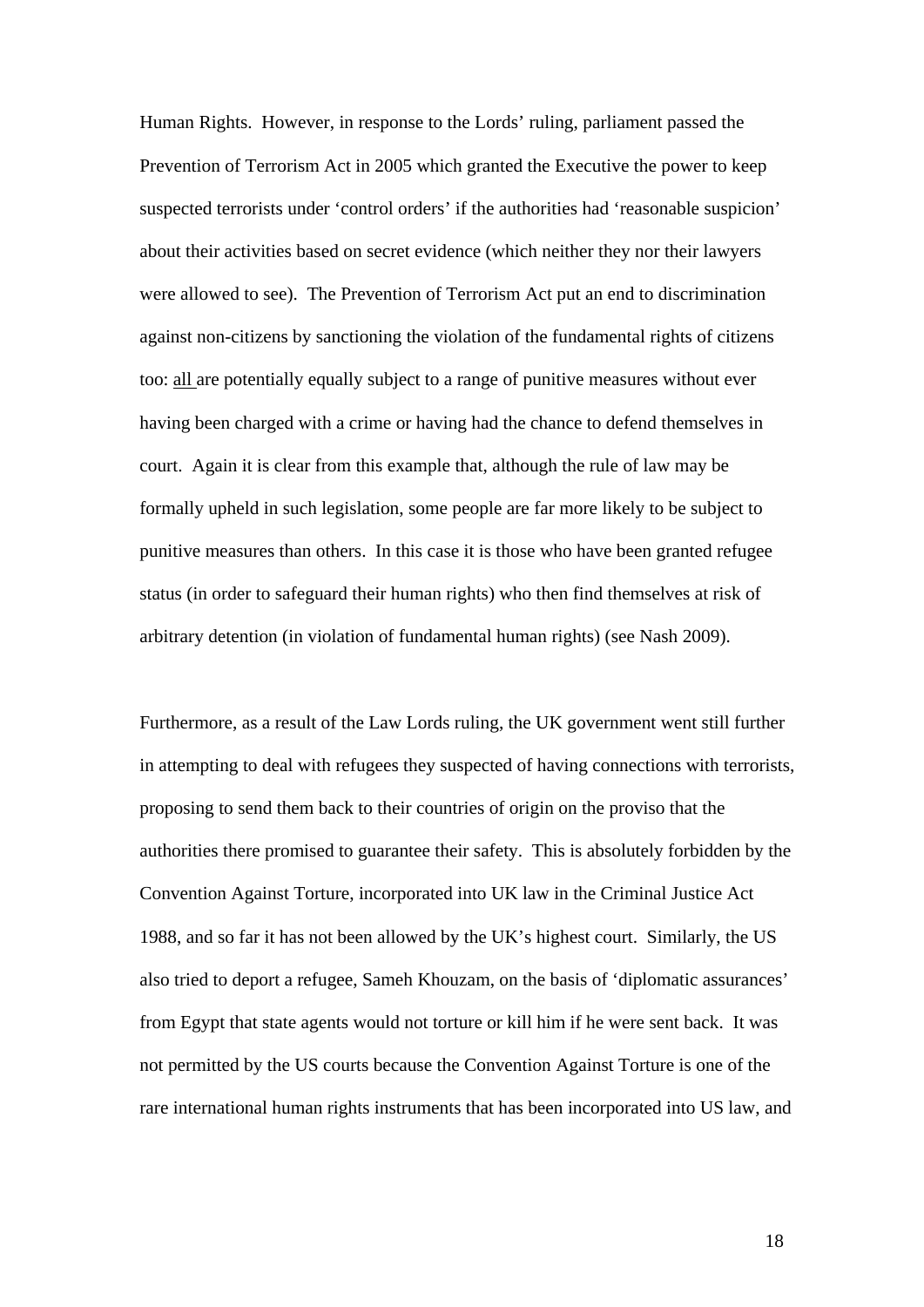it forbids the government to transfer a person to a state where there are reasons to be believe they will be subjected to torture.

What we see, then, in relation to the status of quasi-citizenship is that state action has been limited in conformity with human rights law in cases of arbitrary detention, torture and murder, both in Europe and the US. The legalisation of human rights has effectively resulted in cosmopolitan law in such cases, equalising the legal status of citizens and non-citizens alike. On the other hand, however, quasi-citizens find themselves in a position where, although their human rights are protected in some respects, they are at the same time threatened by the very states that protect them. In terms of moral resources, their status is far less than that of full citizens and this affords them less protection than citizens. What is as striking as the legal deconstruction of the distinction between citizens and non-citizens in these cases is the determination of the US and UK governments to violate the human rights of quasi-citizens in the name of national security. It is clear that in the case of the legislation enabling the imprisonment of the 'Belmarsh detainees' the UK government made a political calculation that it would not be able to detain British citizens indefinitely without charge, even if those citizens potentially pose as great a security threat as non-citizens. The position of quasi-citizens is precarious because their status is secured only by human rights which, though they may be effective, eventually, in the legal domain, are insufficient to achieve the degree of respect to which citizens in general are supposed to be legitimately entitled.

## *Sub-citizens*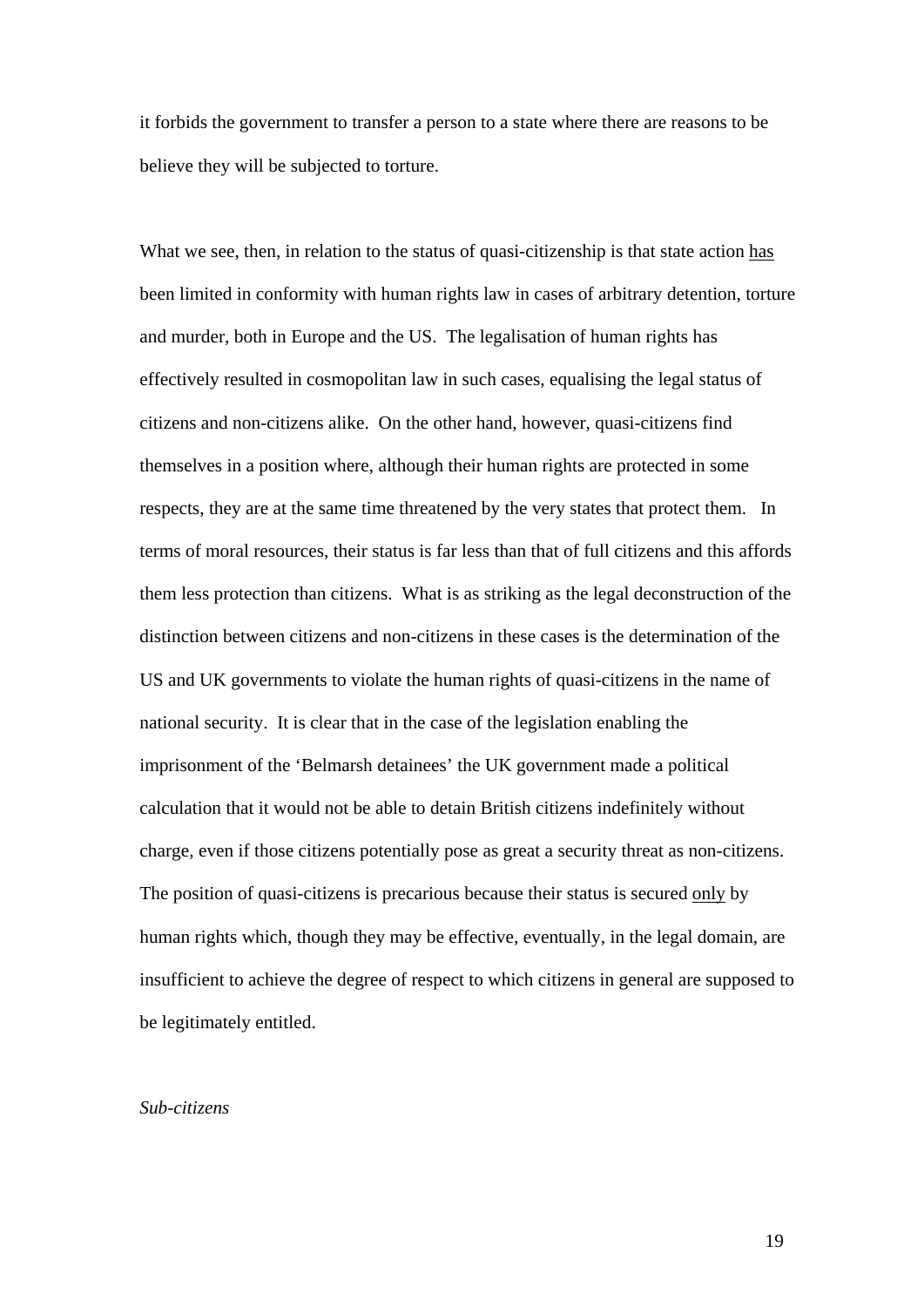If quasi-citizens are in a precarious position with regard to their fundamental human rights, sub-citizens routinely face even greater difficulties. Sub-citizens are those who do not have paid employment in the country in which they are resident, nor any entitlement to state benefits there. In both Europe and the US this category includes those who are waiting to have asylum cases heard and who may be detained indefinitely in camps whilst that process is going on. It also includes those considered to be adult dependants of quasi-citizens – wives and other family members - who have no independent right to residence and who are, therefore, potentially subject to violence and abuse within the home (without real possibility of redress), as well from their home states.

Such legal status as 'sub-citizens' enjoy is literally created by international human rights law as it is administered through state-specific policies. The status of refugees in the country in which they are detained or resident is based on international law concerning the human rights of refugees, derived from the 1951 UN Convention Relating to the Status of Refugees, and on national regulations concerning the administration of that law. Sub-citizens who are the dependants of quasi-citizens have virtually no legal status in international law as individuals, but only that which has been won through national political mobilisation, usually by women's groups. In the UK, for example, it was as a result of such campaigning that the government finally lifted the rule which meant that a wife could not leave a husband who abused her during their first year of residence without being immediately removed from the country – though the type of evidence of abuse that is admitted in these cases is still unacceptably restricted ('Campaigns' [www.southallblacksisters.org.uk,](http://www.southallblacksisters.org.uk/) consulted 27 November 2007).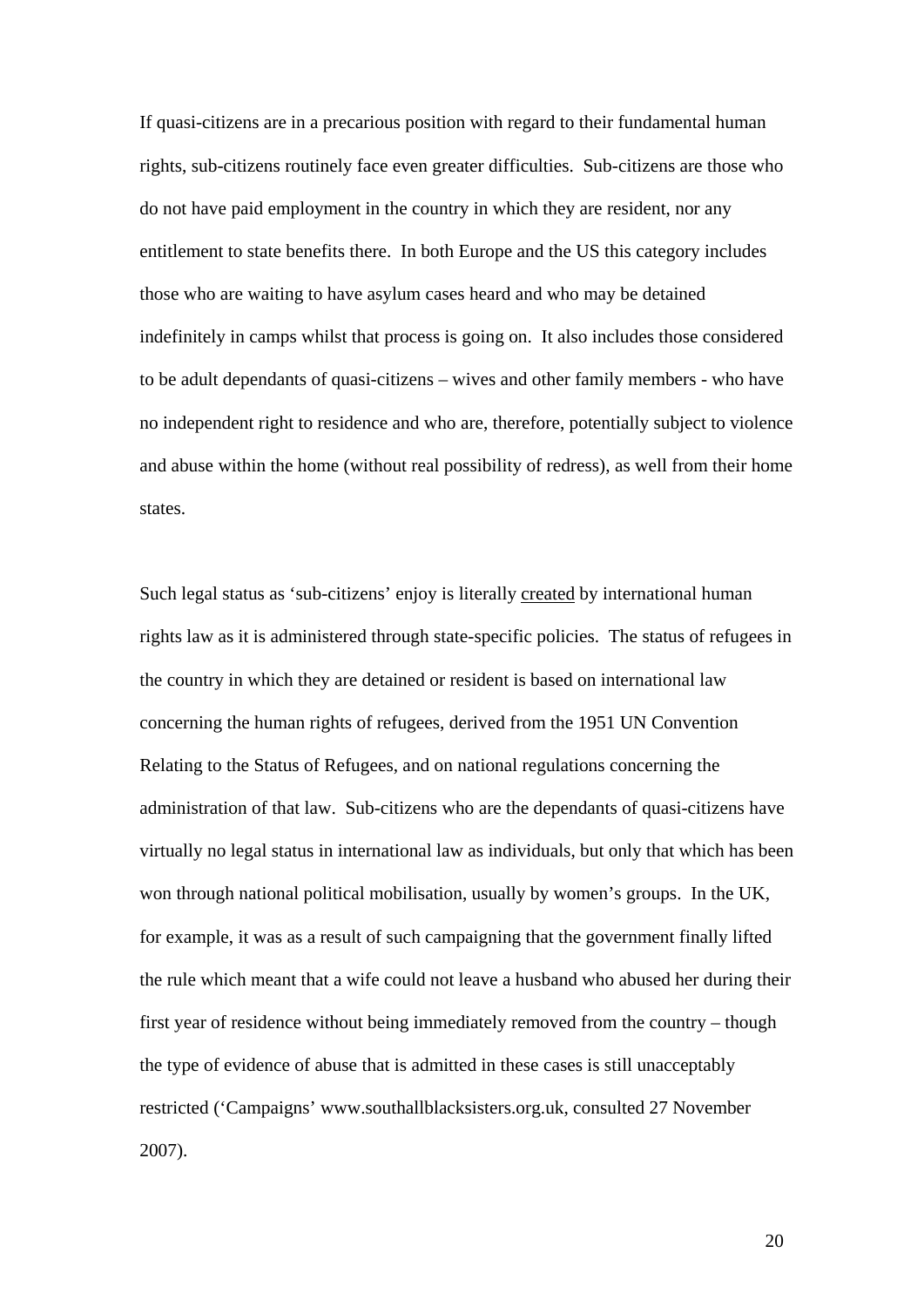### *Un-citizens*

Finally, even sub-citizens are in a better position than un-citizens. This group includes undocumented migrants who have no recognised status in receiving countries and who may be detained in refugee camps or immediately deported if they are not permitted to apply for asylum, even if they have been living and working there for years. It also now includes people detained in the 'war on terror' in newly created 'non-places' which are outside national territories and therefore somehow also outside the jurisdiction of sovereign states, whilst nevertheless being under their administration.

The most famous example here is Guantanamo Bay, though there are also other such camps containing suspected terrorists in Bagram, Kandahar and elsewhere. These uncitizens are in a legal 'black hole' because of the special status they have been assigned as 'illegal combatants' and the extraordinary lengths to which the US executive has gone to deny them access to lawyers and to keep them out of US courts (Steyn 2004). This is not to say that Guantanamo Bay falls outside the law; on the contrary it is rather that in anticipation of, and in response to, legal challenges on the basis of international and US law the camp has been created precisely in the complex interstices of international and national law (Johns 2005; Nash 2009).

Guantanamo Bay is the most visible symbol of the lack of human rights in the US. There is no legal recourse to international human rights which would cut through the legal obfuscations out of which it has been created, though politically it is human rights organisations that have been largely responsible for monitoring and publicising the situation of the detainees there. They are also responsible for bringing cases to the US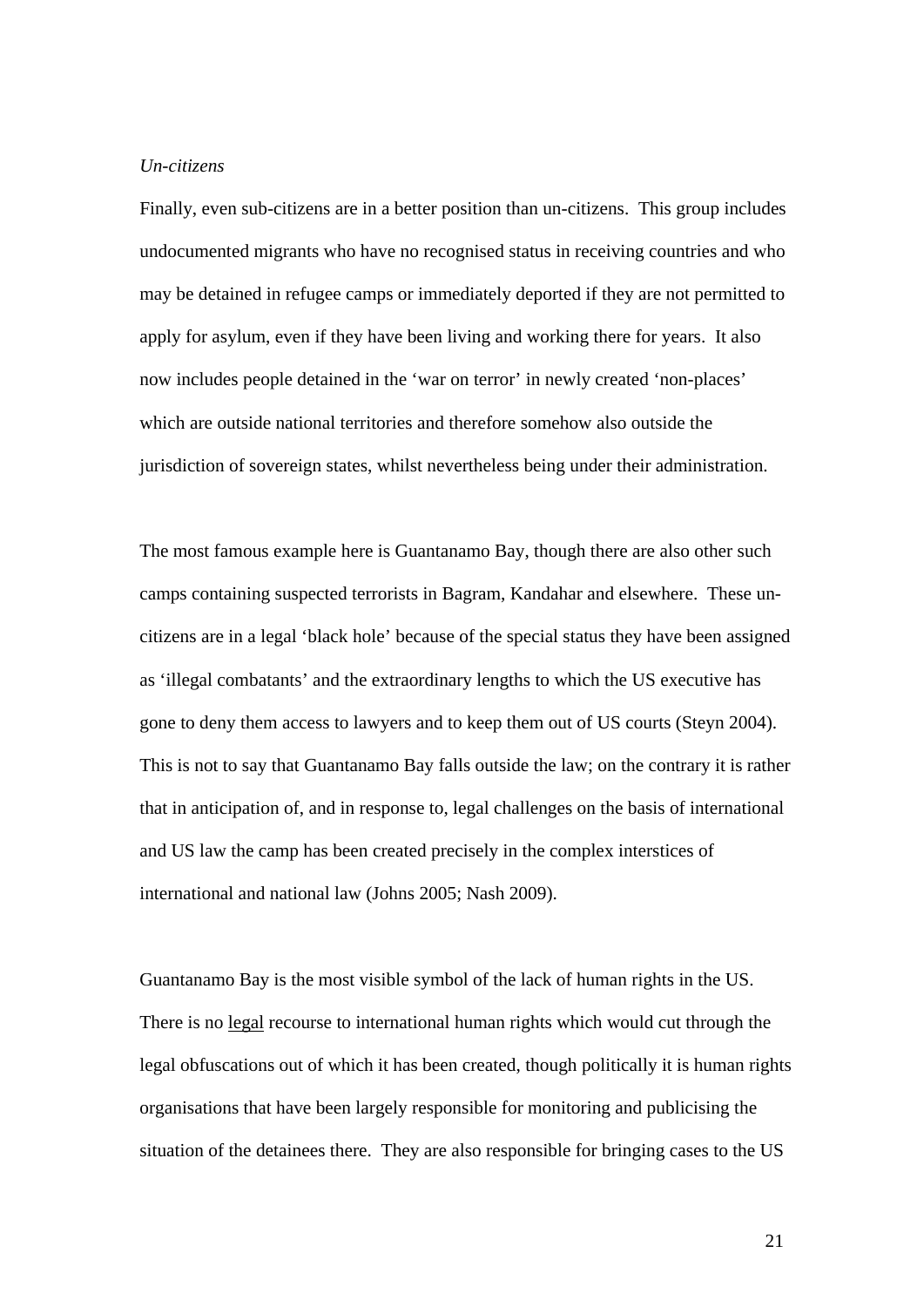courts using national law. Indeed, the Supreme Court has twice now ruled that it is unconstitutional to deny the Guantanamo Bay detainees *habeus corpus* rights to challenge the legality of their detention in court. In the first case, Rasul *v.* Bush 2004, the ruling was relatively weak, stating only that detainees have formal rights to procedures by which to challenge their detention. It resulted in the Military Commissions Act of 2006 in which detainees were granted access to military courts that fell well short of normal legal procedures. The second ruling in 2008 was far stronger, stating that detainees must have recourse to civilian courts. This has not yet resulted in action at the time of writing. Though the closure of Guantanamo Bay is widely predicted, indeed it was one of the election promises of incoming US President Barak Obama, the fate of the remaining detainees is far from certain.

### 'Actually existing' cosmopolitan citizenship

Human rights law is supposed to equalise the status of citizens and non-citizens within and across states, at least along some significant dimensions. In the case of civil rights, often called fundamental rights in the US and Europe, rights to equality before the law and to personal and political freedom are very well-established at the international level and in the rhetoric of state legitimation abroad and at home. In the case of economic and social rights the requirements on states are far less clear – certainly neither the Universal Declaration of Human Rights nor the International Covenant on Economic, Social and Cultural Rights stipulates anything like formal equality between citizens or between citizens and non-citizens. There is, however, a requirement on states to meet the basic needs of people under their jurisdiction, citizens or not, and to co-operate internationally to meet the basic needs of people in other states too.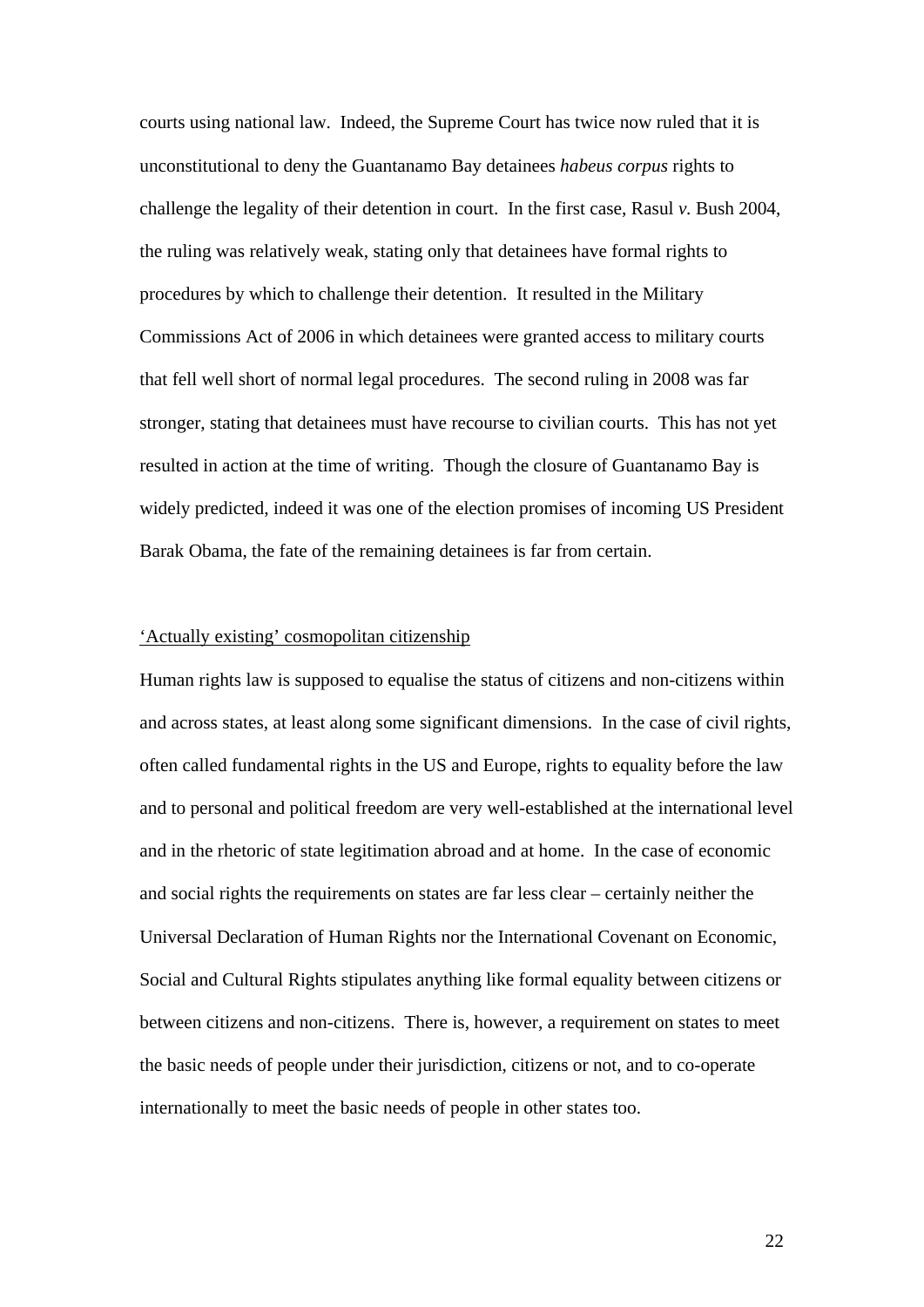What we see, however, as a result of the uneven application of human rights law combined with existing social and economic inequalities amongst citizens and noncitizens, is a proliferation of statuses regarding citizenship and human rights rather than an equalisation of treatment for citizens and non-citizens. 'Actually existing' cosmopolitanism involves the multiplication of differences which are also inequalities: packages of rights that are adapted to time and place, to the particular configurations of citizens and non-citizens who happen to find themselves living under a particular jurisdiction in particular political circumstances. Politicians seek re-election rather than the protection of minority rights; judges are very rarely trained in human rights law (none of the judges involved in the Law Lords' cases concerning the Belmarsh detainees, for example, is an expert on human rights); and the media tend to frame human rights concerns in terms of national interests (Nash 2009). Under such circumstances it is extremely difficult to create the political will to secure the equality of citizens and non-citizens, cosmopolitan law is slow, extraordinarily complex and multi-layered, and – even where it can be used – difficult and politically controversial to apply. Human rights for non-citizens are far from popular. The result is that in practice there are quite different sets of rights for different persons of different status.

Although there is no equalisation between citizens and non-citizens as a result of the cosmopolitanisation of human rights law, then, the proliferation of citizenship statuses in relation to human rights does result in a breakdown of the absolute distinction between citizen and non-citizen on which the nation-state was founded. This is especially evident in Europe in comparison with the US, though to some extent it is happening there too, largely thanks to the activities of human rights organisations and despite the limited legal resources with which they have to work. It is very important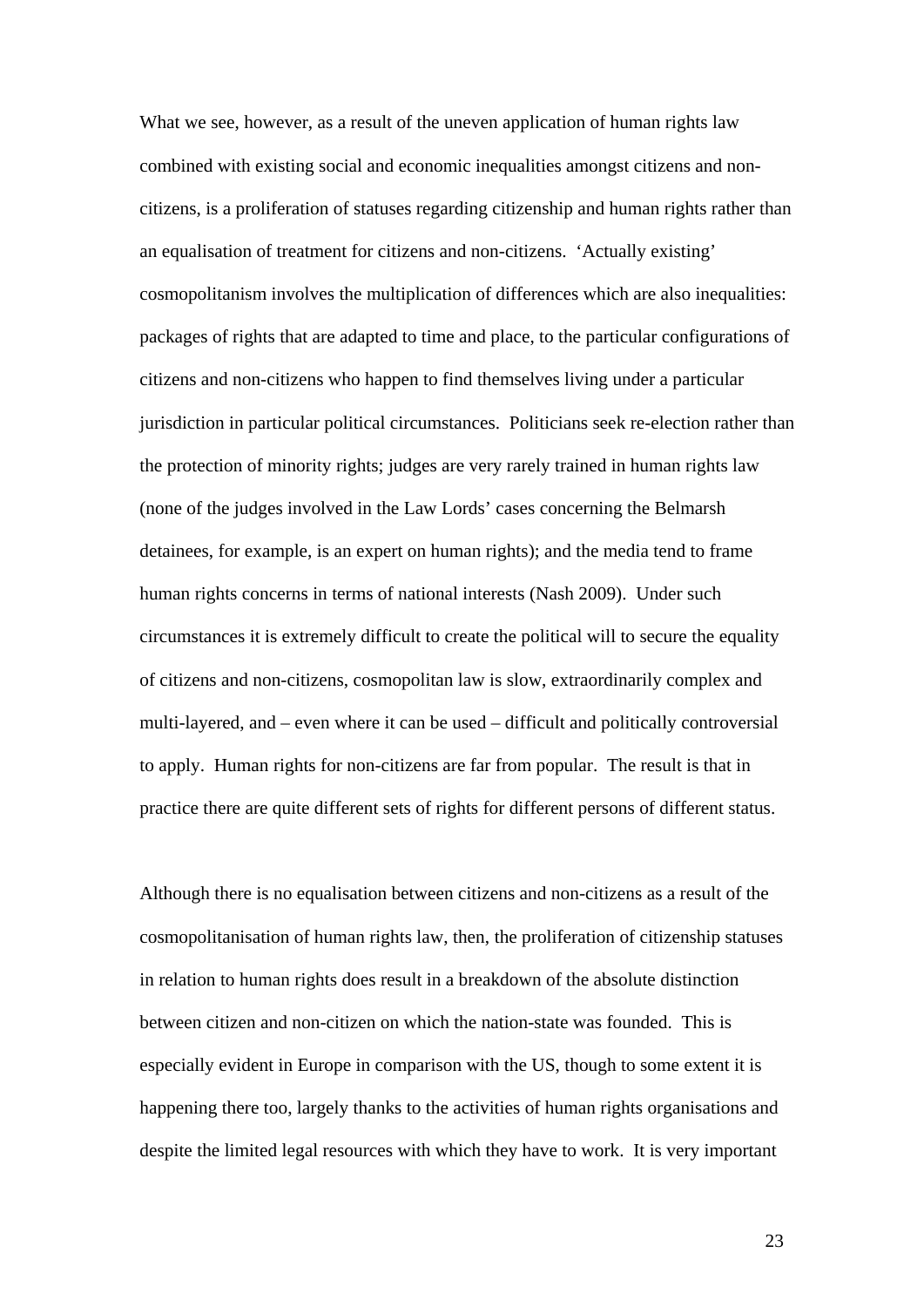not to idealise Europe in comparison with the US: racialised minorities continue to be very unpopular in both places, especially in the ongoing conditions of heightened national security, and this affects how human rights are interpreted and implemented even where human rights law is relatively well-established.

Human rights play an ambiguous role in the new political regime. On the one hand the way in which human rights are currently being interpreted in legal terms accommodates inequalities: human rights give little purchase on structures of social and economic inequity; and they are not easily articulated as part of an anti-racist strategy to address the targeting of some groups as so dangerous that their rights must be curtailed for the good of all. Furthermore, the legalisation of human rights seems to make comparison across statuses difficult: even where the fundamental rights of non-citizens are respected, these groups do not enjoy the same legal and moral status as citizens. In contrast the formal and substantive equality of national citizenship was an aspiration, even if it has never been close to full realisation. On the other hand human rights are being used by organisations to frame and contest inequalities in the treatment of citizens and non-citizens as violating human rights. In this respect human rights do function as an ideal to aspire to: the remedy for human rights abuses is more and better human rights law, better education for the judiciary and for politicians, more effective mobilisation by advocacy organisations, a more responsible media and so on. The difficulty for us, caught up in what appears to be the dismantling of the ideal of the national state and the emergence of 'actually existing' cosmopolitanism, is how to assess the potential of human rights for justice. Are human rights a progressive force, tending in the main to articulate clear ideals of cosmopolitan justice around which it is possible to mobilise to fight injustice? Or have human rights themselves become part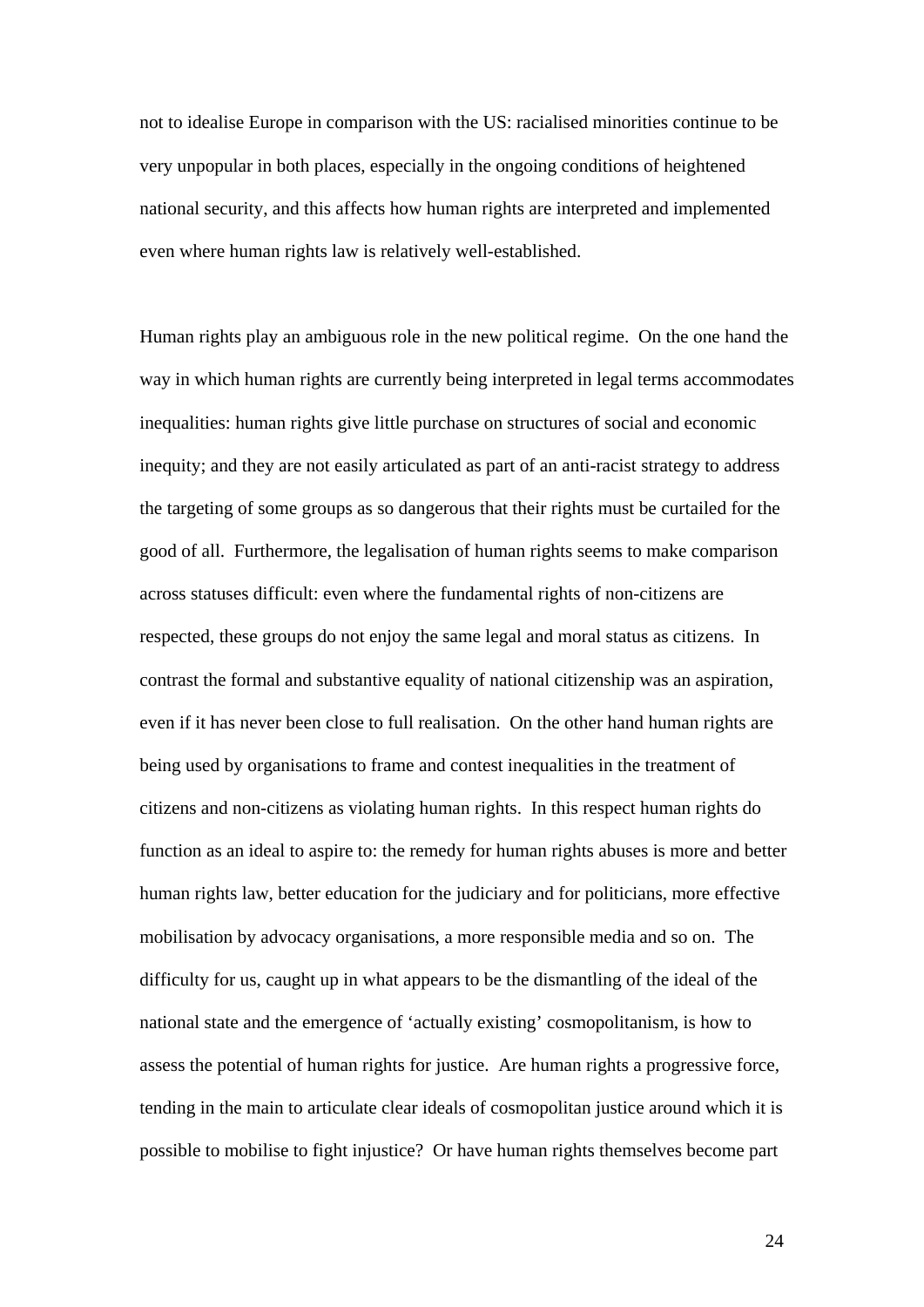of the problem, lending legitimacy to differences which are actually new forms of inequality and which may even solidify into opportunities for the state's ill-treatment and abuse of individuals which human rights law was supposed to end?

# **Notes**

1. This is especially, and notoriously, evident in the formulation of the French Declaration of the Rights of Man.

Article 1. Men are born and remain free and equal in rights. Social distinctions may be founded only upon the general good.

Article 2. The aim of all political association is the preservation of the natural and imprescriptible rights of man. These rights are liberty, property, security, and resistance to oppression.

Article 3. The principle of all sovereignty resides essentially in the nation.

We move very rapidly here from abstract statements of the universal rights of man, to an assertion of the sovereignty of the nation, which is empowered to make such social distinctions as are deemed necessary for the good of all. The move from universal to particular is perhaps less obvious in the wording of the American Declaration of Independence, which begins: 'We hold these truths to be [self-evident,](http://en.wikipedia.org/wiki/Self-evident) that [all men are](http://en.wikipedia.org/wiki/All_men_are_created_equal)  [created equal,](http://en.wikipedia.org/wiki/All_men_are_created_equal) that they are endowed by their [Creator](http://en.wikipedia.org/wiki/Creator_deity) with certain [unalienable Rights,](http://en.wikipedia.org/wiki/Inalienable_rights) that among these are [Life, Liberty and the pursuit of Happiness.](http://en.wikipedia.org/wiki/Life%2C_liberty_and_the_pursuit_of_happiness)' What is important here is the 'we', which – though it is not specified - is that of the American nation. The American Declaration presupposes rather than explicitly states that it is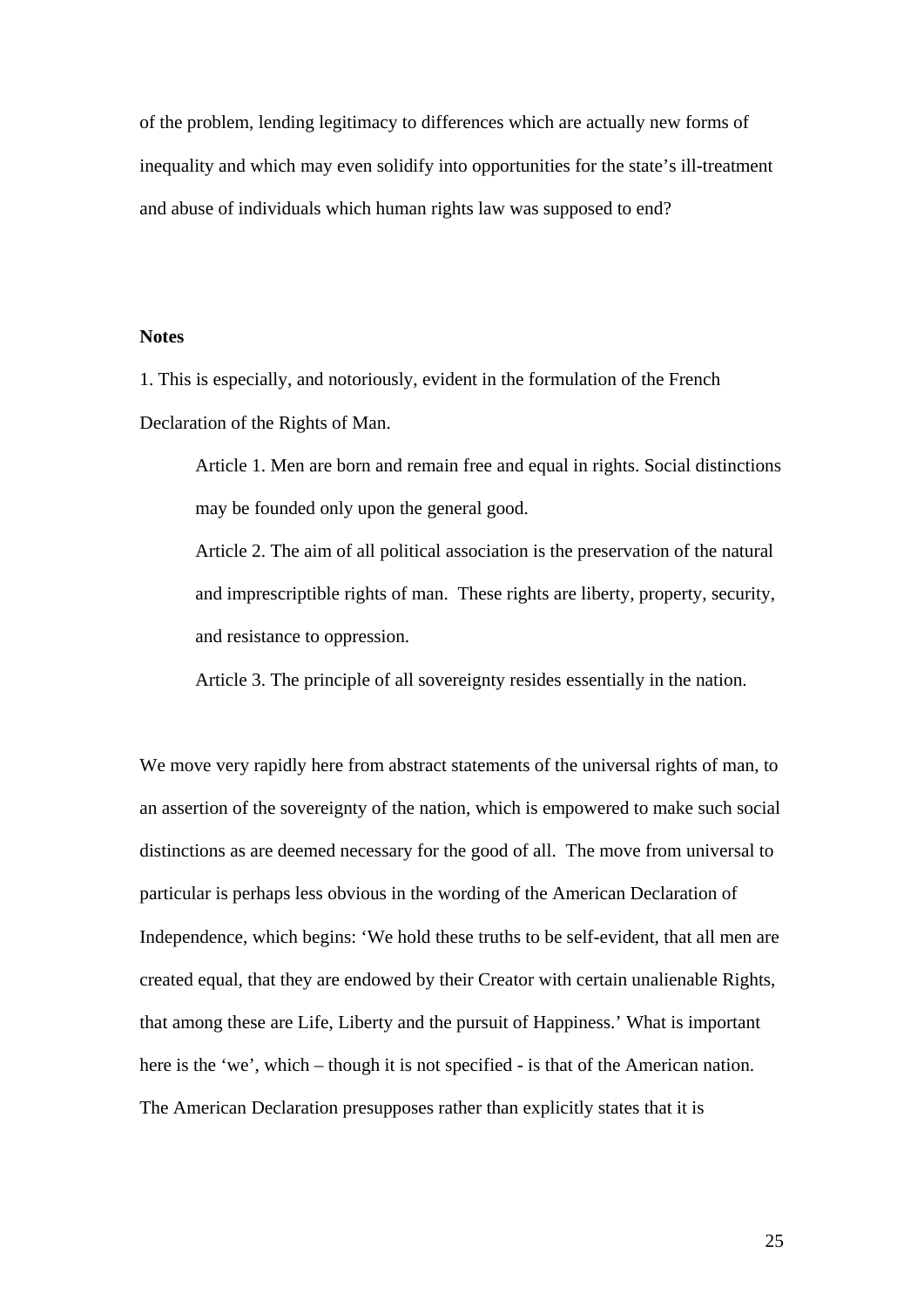individuals who are members of the nation who are in possession of the universal rights of man.

2. The comparable, if less dramatic, case is that of Jose Padilla, also a US citizen and also treated as an 'enemy combatant' by the Bush Administration. It was only after several years in prison and as a result of pressure from civil liberties groups which took his case all the way to the Supreme Court, that Padilla was charged. Tried in a civilian court, he was found guilty of criminal conspiracy and sentenced to 17 and a half years in jail.

### **References**

Abbott, K. and Snidal, D. (2001), 'Hard and Soft Law in International Governance',

in J. Goldstein, M. Kahler, R. Keohane, R. and A-M Slaughter (eds) *Legalization and* 

*World Politics*, Cambridge, Massachusetts: MIT Press.

Balibar, E. (2004) *We, the People of Europe? Reflections on Transnational* 

*Citizenship* Princeton: Princeton University Press.

Beck, U. (2006) *Power in the Global Age*, Cambridge: Polity.

Benhabib, S. (2004), *The Rights of Others: Aliens, Residents and Citizens*,

Cambridge: Cambridge University Press.

Benhabib, S. (2007) 'Twilight of Sovereignty or the Emergence of Cosmopolitan

Norms? Rethinking Citizenship in Volatile Times' *Citizenship Studies* 11/1:19-36

Benhabib, S. (2008) *Another Cosmopolitanism* Oxford: Oxford University Press.

Burgenthal, T, Shelton, D and Stewart, D. (2002) *International Human Rights* St Paul,

Minnesota: West Publishing Co.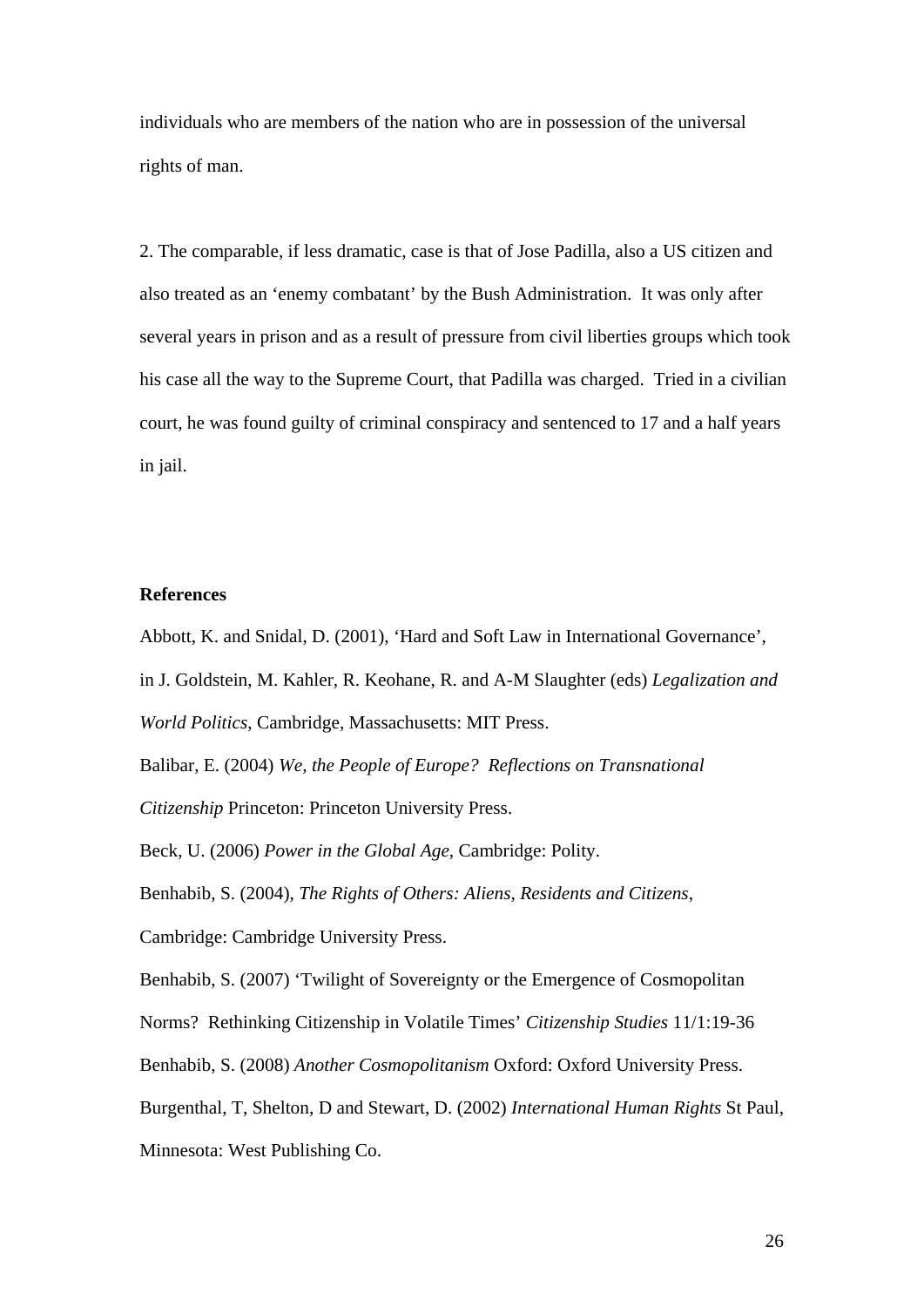Calhoun, C. (2003) 'The Class Consciousness of Frequent Travellers: Towards a Critique of Actually Existing Cosmopolitanism' in D. Archibugi (ed) *Debating Cosmopolitics*. London: Verso.

Calhoun, C. (2007), *Nations Matter: Culture, History and the Cosmopolitan Dream*, London and New York: Routledge.

Dembour, M. (2006) *Who Believes in Human Rights? Reflections on the European Convention* Cambridge: Cambridge University Press.

Donnelly, J. (1989) *Universal Human Rights in Theory and Practice*, Ithaca, New York: Cornell University Press.

Forsythe, D. (2002) *Human Rights in International Relations* Cambridge: Cambridge University Press.

Fraser, N. (2005), 'Reframing Justice in a Globalizing World', *New Left Review* 36: 69–88.

Glendon, M. (2001) *A World Made New: Eleanor Roosevelt and the Universal Declaration of Human Rights* New York: Random House.

Habermas, J. (2001), *The Postnational Constellation*, Cambridge: Polity.

Held, D. (1995) *Democracy and the Global Order: from the Modern State to Cosmopolitan Governance* Cambridge: Polity Press.

Held, D. (2002), 'Law of States, Law of Peoples: Three Models of Sovereignty' *Legal Theory* 8/1: 1-44.

Hirsh, D. (2003), *Law against Genocide: Cosmopolitan Trials*, London: Glasshouse Press.

Hodgson, J. (2004) 'Human Rights and French Criminal Justice: Opening the Door to Pre-Trial Defence Rights' in S. Halliday and P. Schmidt (eds) *Human Rights Brought*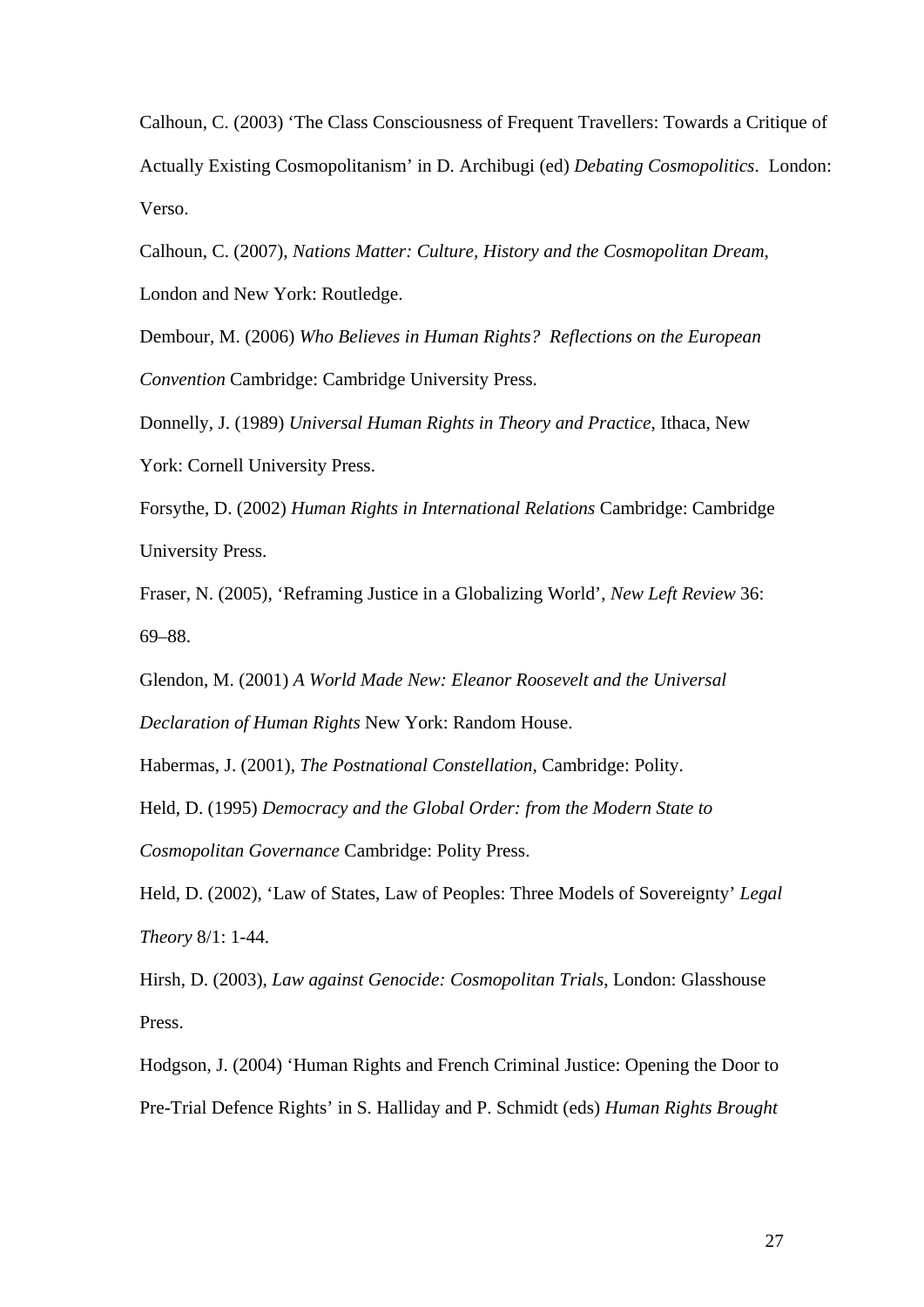*Home: Socio-Legal Perspectives on Human Rights in the National Context Oxford* and Portland: Hart.

Human Rights Watch (2008) 'Preempting Justice: Counterterrorism Laws and Procedures in France' New York: Human Rights Watch.

Ignatieff, M. (2005), (ed) *American Exceptionalism and Human Rights* Princeton:

Princeton University Press.

Isin, E. (2008) 'Theorizing Acts of Citizenship' in E. Isin and G. Nielson (eds) *Acts of Citizenship* London: Zed Books.

Jacobson, D. (1996) *Rights Across Borders: Immigration and the Decline of Citizenship*

Baltimore: Johns Hopkins University Press.

Johns, F. (2005), 'Guantanamo Bay and the Annihilation of the Exception' in *The* 

*European Journal of International Law* 16/4: 613-35.

Kostakopoulou, D. (2008) *The Future Governance of Citizenship* Cambridge:

Cambridge University Press.

Klug, F. (2000), *Values for a Godless Age: the Story of the UK's New Bill of Rights*, London: Penguin.

Marshall, T. H. (1992) *Citizenship and Social Class*, ed. T. Bottomore. London: Pluto Press.

Morris, L. (2002) *Managing Migration: Civic Stratification and Migrant Rights* London: Routledge.

Morris, L. (2006) 'Sociology and rights - an emergent field' in L. Morris (ed) *Rights:* 

*Sociological Perspectives* London: Routledge

Nash, K (2000), *Contemporary Political Sociology: globalization, politics and power*, Oxford: Blackwell